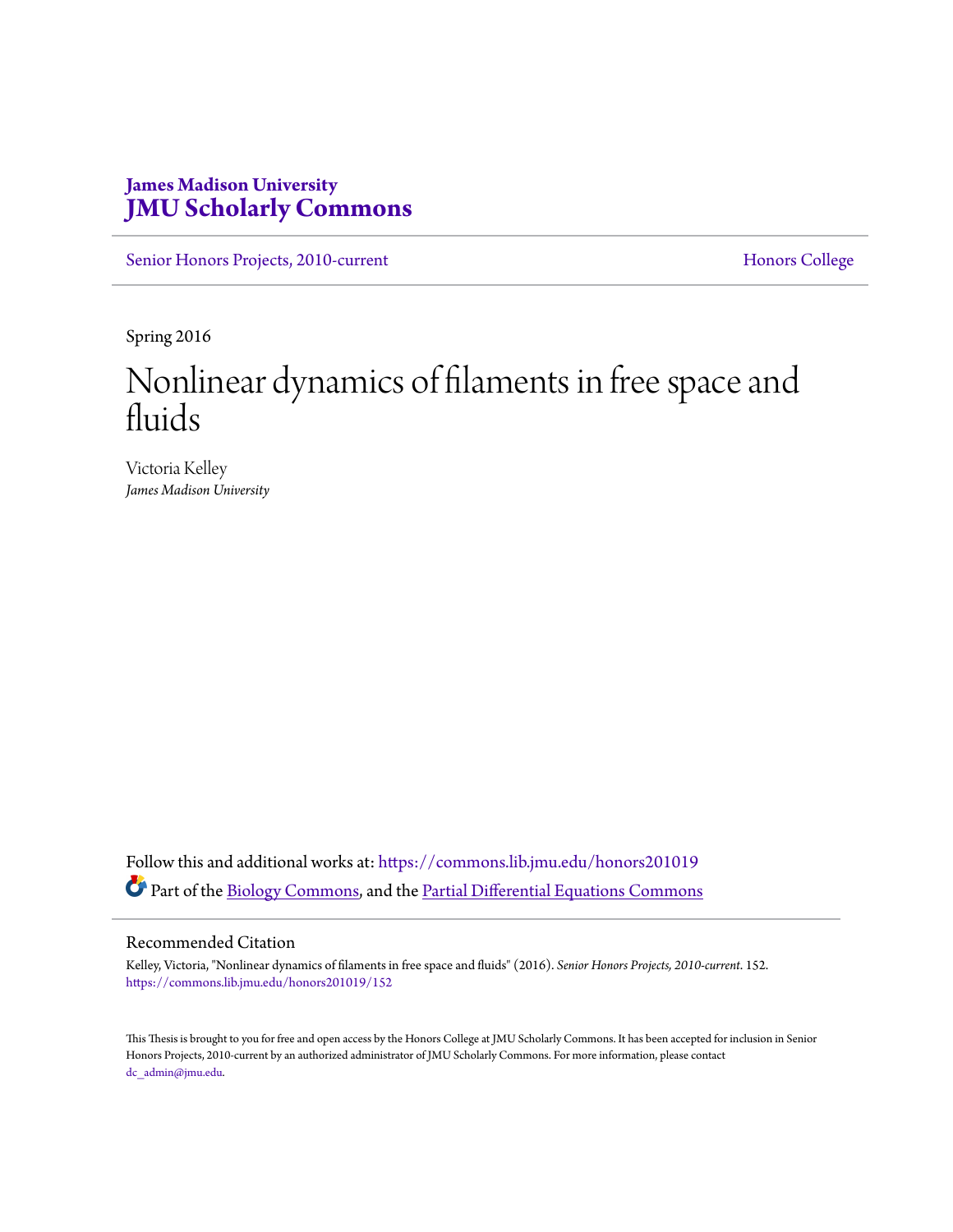## Nonlinear dynamics of filaments in free space and fluids

An Honors Program Project Presented to the Faculty of the Undergraduate College of Mathematics and Statistics James Madison University

> by Victoria Marie Kelley May 2016

Accepted by the faculty of the Department of Mathematics and Statistics, James Madison

University, in partial fulfillment of the requirements for the Honors Program.

FACULTY COMMITTEE: HONORS PROGRAM APPROVAL:

Project Advisor: Strawbridge, Eva Bradley R. Newcomer, Ph.D., Assistant Professor, Mathematics and Statistics Director, Honors Program Assistant Professor, Mathematics and Statistics

Reader: Thelwell, Roger Associate Professor, Mathematics and Statistics

Reader: Tongen, Anthony Professor and Assistant Department Head, Mathematics and Statistics

Reader: Lucas, Stephen Professor, Mathematics and Statistics

PUBLIC PRESENTATION This work was accepted for presentation, in part or in full, at Roop 103 on December,

2015.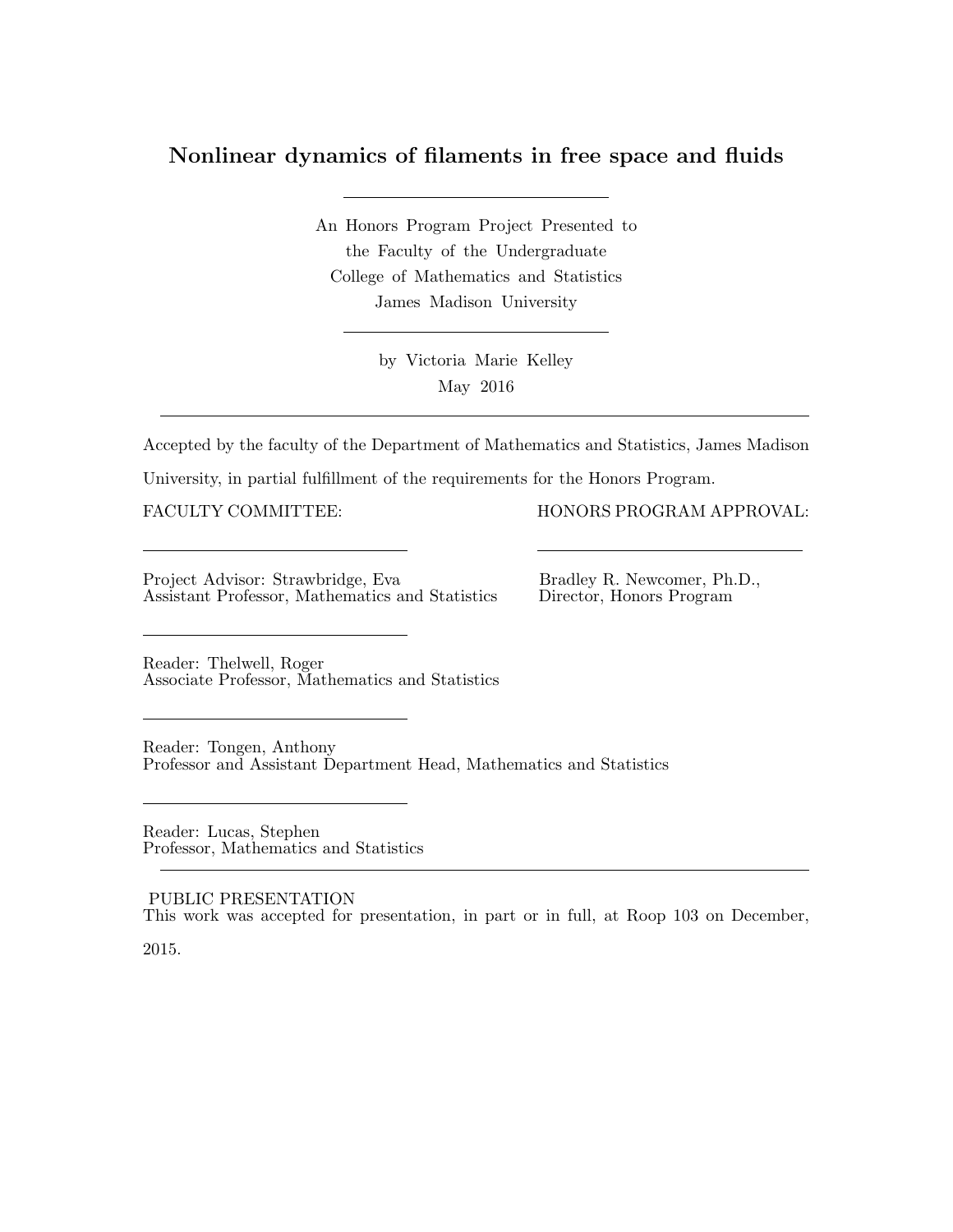#### Abstract

The purpose of this paper is to study a straight rod, held at both ends, with a known twist and tension or compression. We study the stability of this steady state when the system is dominated either by inertia or drag. In order to do this, we first replicate the work of Goriely and Tabor to look at the case with inertia, without drag. After conducting the analysis for that case, we then apply their framework to perform a linear stability analysis of a model that is without inertia, but with hydrodynamic drag. Our motivation is the study of locomotion of C elegans and other long, slender organisms such as bacterial flagella, cilia, and DNA.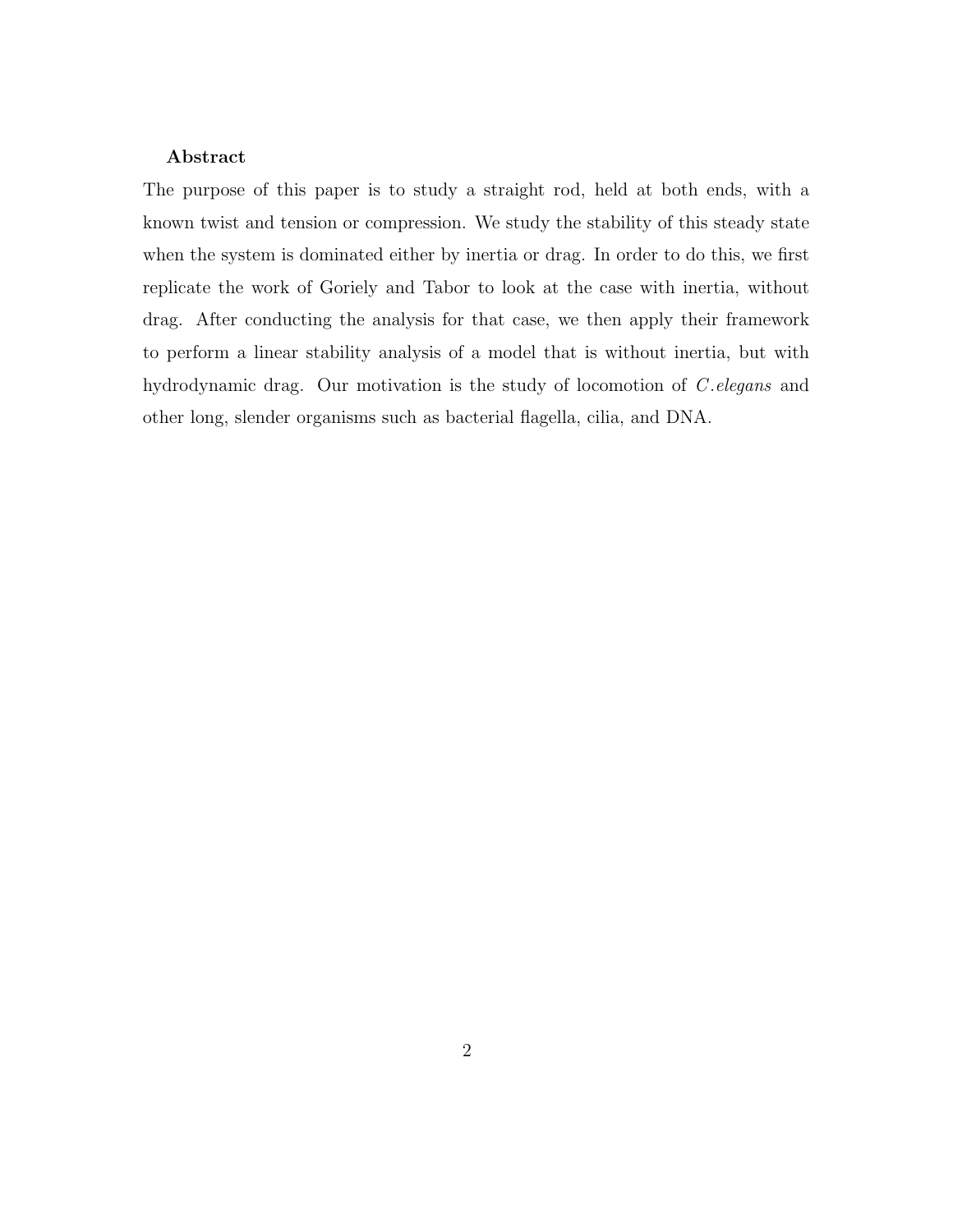### **CONTENTS**

| I. Acknowledgements                                            | $\overline{4}$ |
|----------------------------------------------------------------|----------------|
| II. Introduction                                               | 4              |
| III. The Kirchhoff Rod and Slender Body Theory                 | $\overline{5}$ |
| IV. Balance of Linear and Angular Momentum Without Drag        | 7              |
| IV.1. Balance of Linear Momentum                               | $\overline{7}$ |
| IV.2. Balance of Angular Momentum with a Constitutive Relation | 8              |
| V. Linear Analysis With Inertia and Without Drag               | 9              |
| V.1. The Perturbation Expansion of the Basis Vectors           | 9              |
| V.2. Perturbation Expansion for an Arbitrary Vector            | 11             |
| V.3. The Perturbation for the Local Curvature and Twist        | 11             |
| V.4. Balance of Linear Momentum                                | 12             |
| V.4.1. Left-Hand Side of the Balance of Linear Momentum        | 12             |
| V.4.2. Right-Hand Side of the Balance of Linear Momentum       | 14             |
| V.4.3. Full Balance of Linear Momentum                         | 14             |
| V.5. Balance of Angular Momentum                               | 14             |
| V.5.1. Left-Hand Side of the Balance of Angular Momentum       | 14             |
| V.5.2. Right-Hand Side of the Balance of Angular Momentum      | 16             |
| V.5.3. Full Balance of Angular Momentum                        | 17             |
| V.6. Six Equations, Six Unknowns                               | 17             |
| V.6.1. Neutral Modes                                           | 19             |
| VI. Linear Analysis Without Inertia and With Drag              | 21             |
| VI.1. Balance of Linear Momentum                               | 21             |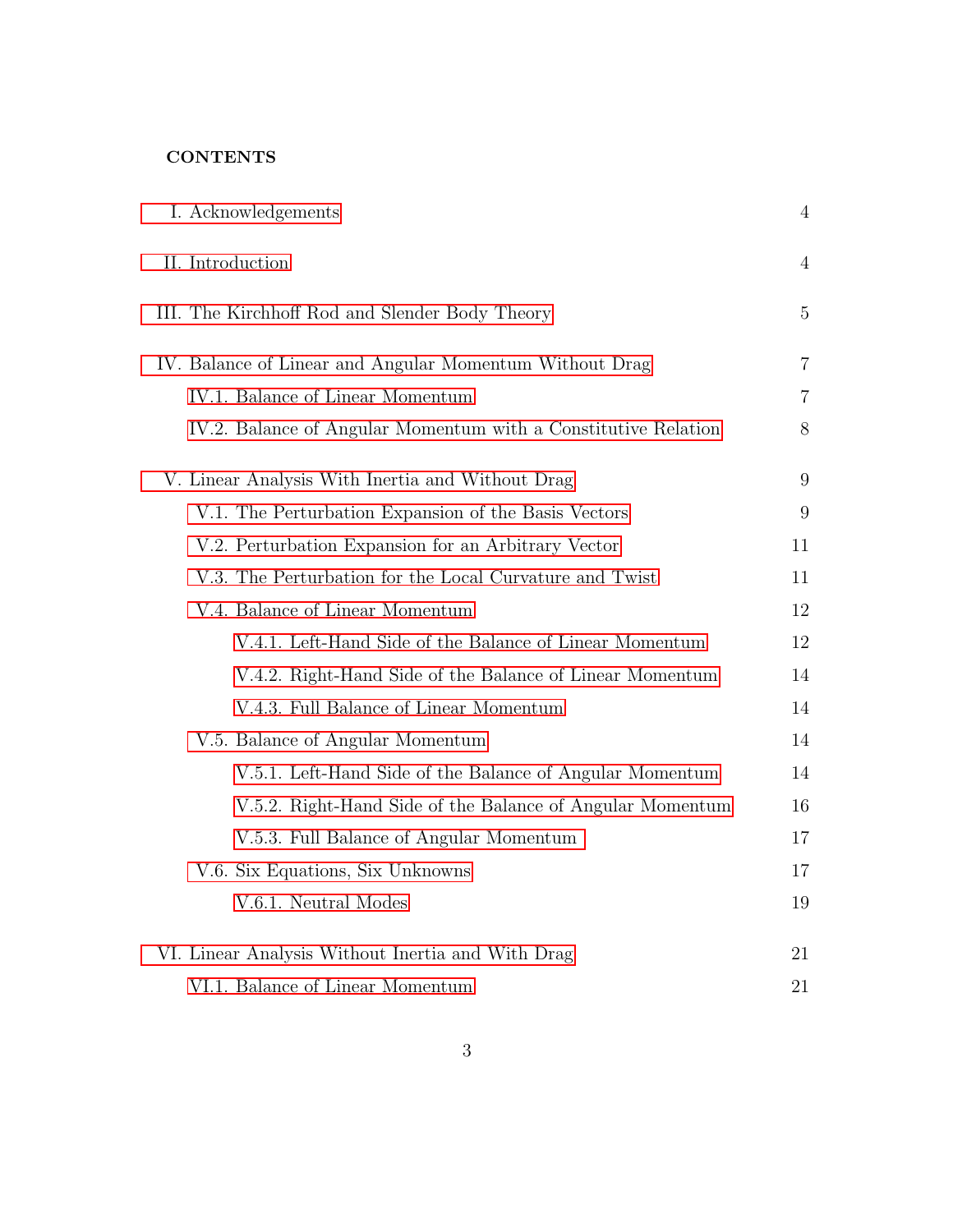| VI.2. Balance of Angular Momentum                      | 22 |
|--------------------------------------------------------|----|
| VI.3. Balance of Linear and Angular Momentum with Drag | 23 |
| VII. Conclusion                                        | 25 |
| VIII. Bibliography                                     |    |

#### <span id="page-4-0"></span>I. ACKNOWLEDGEMENTS

Sincere gratitude is expressed to Dr. Eva Strawbridge of the Department of Mathematics and Statistics at James Madison University (JMU) for her unwavering support. Appreciation is also expressed to Dr. Anthony Tongen, Dr. Roger Thelwell, and Dr. Stephen Lucas for serving on the senior project committee. The Department of Mathematics and Statistics and the JMU Honors Program Small Grant Awards have been extremely helpful in supporting this research. This research was partially funded by CURM, the Center for Undergraduate Research in Mathematics, and NSF grant #DMS−1148695.

#### <span id="page-4-1"></span>II. INTRODUCTION

We analyze a straight rod with twist under tension or compression using the methods of Goriely and Tabor [2]. In our application, we consider the rod held under compression or tension in a viscous fluid where the governing external force is no longer inertia, but rather hydrodynamic drag. Intuition tells us that if the rod is twisted enough, it should buckle into a helix, or bend back onto itself. So we expect that if a given rod or filament is twisted, but held at both ends, there is a critical twist after which the straight configuration becomes unstable and the stability should be related to both the amount of tension or compression and the twist along with the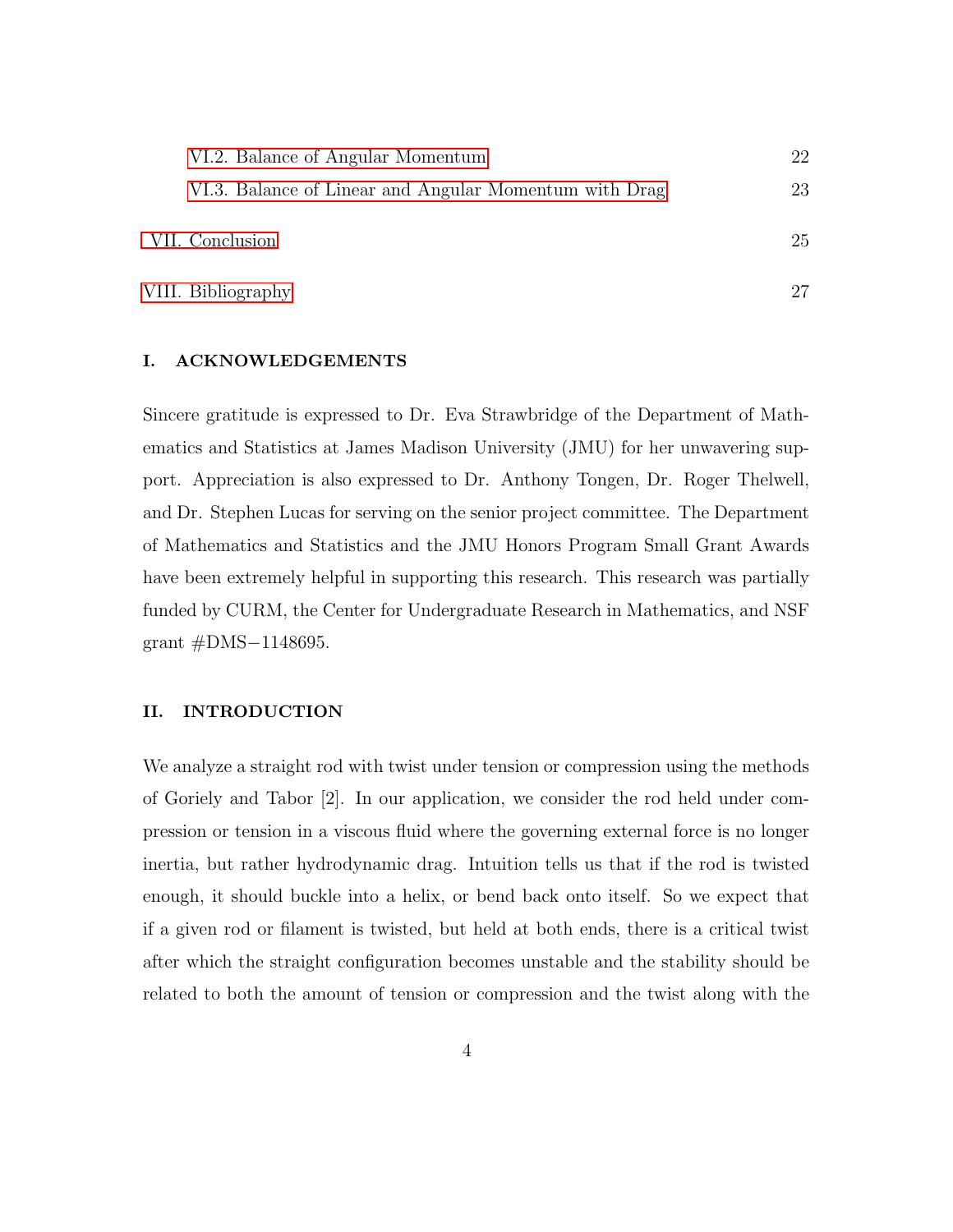material parameters of and external damping applied to the rod.

The steady state is stable if the perturbations decay, meaning after perturbation, the rod returns to its steady state (or approaches the steady state configuration). It is unstable if the perturbations grow and the rod tends toward another configuration, like a helical coil [2]. To study this stability, or lack thereof, in our situation of interest, we first looked at Goriely and Tabor's analysis of a straight rod under twist and tension with inertia, without drag. To understand this problem, we reproduce their work by linearizing the balance of linear and angular momentum for the case with inertia, without drag in Sections [IV](#page-7-0) and [V.](#page-9-0) We are then able to modify their linearized system to account for our model of interest which includes drag, as resistive force theory, but not inertia in Section [VI](#page-21-0) [4]. Understanding the stability of a thin object subject to two different types of forces, internal inertia and external drag, can further our understanding of the alternate effects of changing the inertia and drag has on the stability.

#### <span id="page-5-0"></span>III. THE KIRCHHOFF ROD AND SLENDER BODY THEORY

If an object is much longer in one dimension than in the other two, such as a rod or worm-like organism, we may represent it as a one-dimensional filament, as shown in Figure [1.](#page-6-0)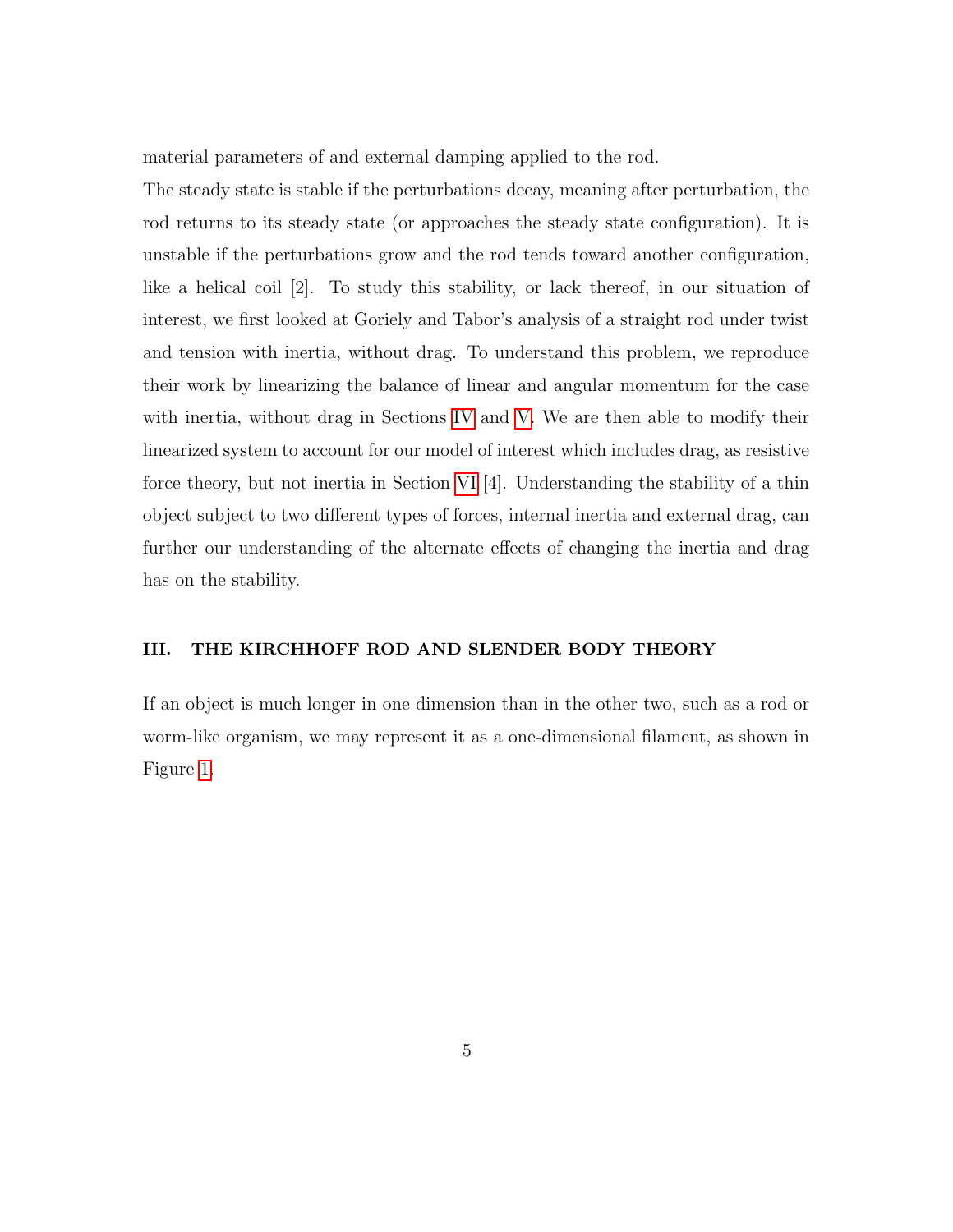

<span id="page-6-0"></span>FIG. 1. A short segment of the rod depicting the Kirchhoff frame,  $\vec{d}_i$ , and the centerline,  $\mathbf{r}_0(s, t)$ , where s is arc length, t is time, and the  $\vec{\mathbf{e}}_i$  are a fixed coordinate frame. The  $\vec{\mathbf{d}}_i$ are a local material frame.

Figure [1](#page-6-0) shows a segment of a rod with  $r_0(s, t)$  as the centerline and three local basis vectors  $\vec{d}_1, \vec{d}_2$ , and  $\vec{d}_3$ . From this,  $\vec{d}_1$  and  $\vec{d}_2$  are usually chosen to be in some natural material direction, like a normal and binormal vector respectively. The arc length derivative of the centerline is not only in the direction of the tangent vector  $\vec{d}_3$ , but is, in fact equal to  $\vec{d}_3$ , meaning that our rod is assumed to be inextensible. For the purpose of the paper we let  $\frac{\partial}{\partial s} = ()'$ ,  $\frac{\partial}{\partial t} = ()$ , and indices  $i, j, k \in \{1, 2, 3\}$ . A similar theory exists for rods with small extensions, but biologically speaking, extension of an organism or flagella is not physically reasonable so is excluded in our studies. Looking at  $\vec{d}_1$  and  $\vec{d}_2$ , they are perpendicular to the centerline, so lie in the undeformed circular cross section of the rod. In this work, we are only concerned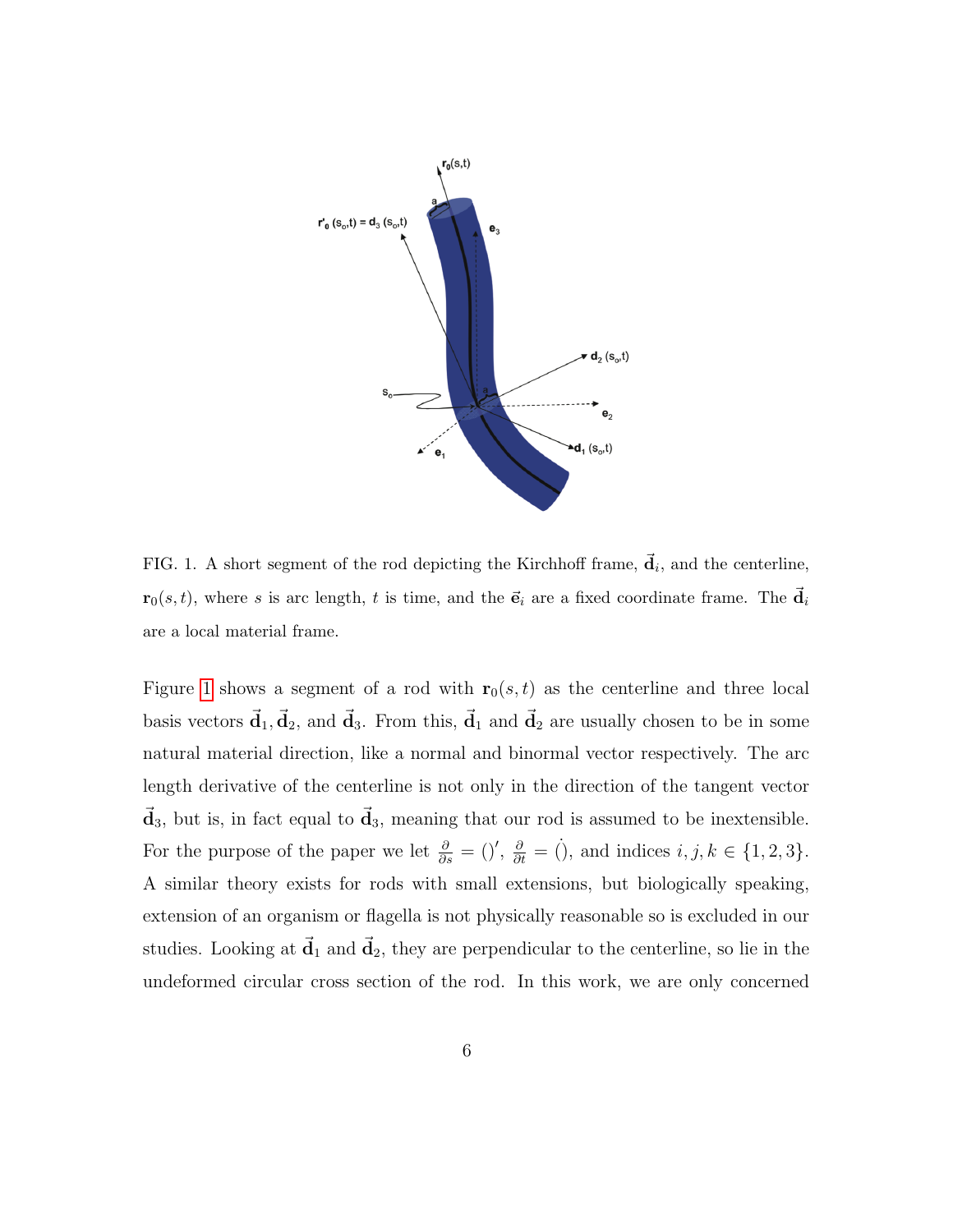with a circular cross section but Kirchhoff theory is not restricted to such in general. Combined, the vectors  $\dot{d}_i$  are the local orthonormal basis of the Kirchhoff rod. All dependent variables shown are functions of the independent variables arc length, s, and time, t. The vectors  $\vec{\kappa}$  and  $\vec{\omega}$  are defined by

<span id="page-7-2"></span>
$$
\vec{\mathbf{d}}'_i = \vec{\kappa} \times \vec{\mathbf{d}}_i, \n\dot{\vec{\mathbf{d}}}_i = \vec{\omega} \times \vec{\mathbf{d}}_i.
$$
\n(1)

Here  $\vec{\kappa}$  is essentially the bend and twist vector with respect to space while  $\vec{\omega}$  is the bend and twist vector with respect to time. This means that each  $\kappa_i$  and  $\omega_i$  represents rotation around the respective  $\vec{d}_i$  basis vector in either space or time. So  $\kappa_1$ ,  $\kappa_2$ ,  $\omega_1$ , and  $\omega_2$  represent bending, while  $\kappa_3$  and  $\omega_3$  represent twist. The primary motivation for using the Kirchhoff rod model is that it exploits the fact that the length, L, of the rod is much larger than the radius, a, while also using a very intuitive material frame,  $\{\vec{d}_i\}$ . As a result, the rod can be treated as a one-dimensional curve in three-dimensional space.

# <span id="page-7-0"></span>IV. BALANCE OF LINEAR AND ANGULAR MOMENTUM WITHOUT DRAG

#### <span id="page-7-1"></span>IV.1. Balance of Linear Momentum

The balance of linear momentum is given by

<span id="page-7-3"></span>
$$
\vec{\mathbf{F}}'' = \rho A \ddot{\vec{\mathbf{d}}}_3,
$$

where A is the area of a circular cross-section and  $\rho$  is the density. This equation balances the forces the cross-sections exert on each other. The balance of linear forces here is given by Newton's law,  $F = ma$ , so the total internal and external forces (the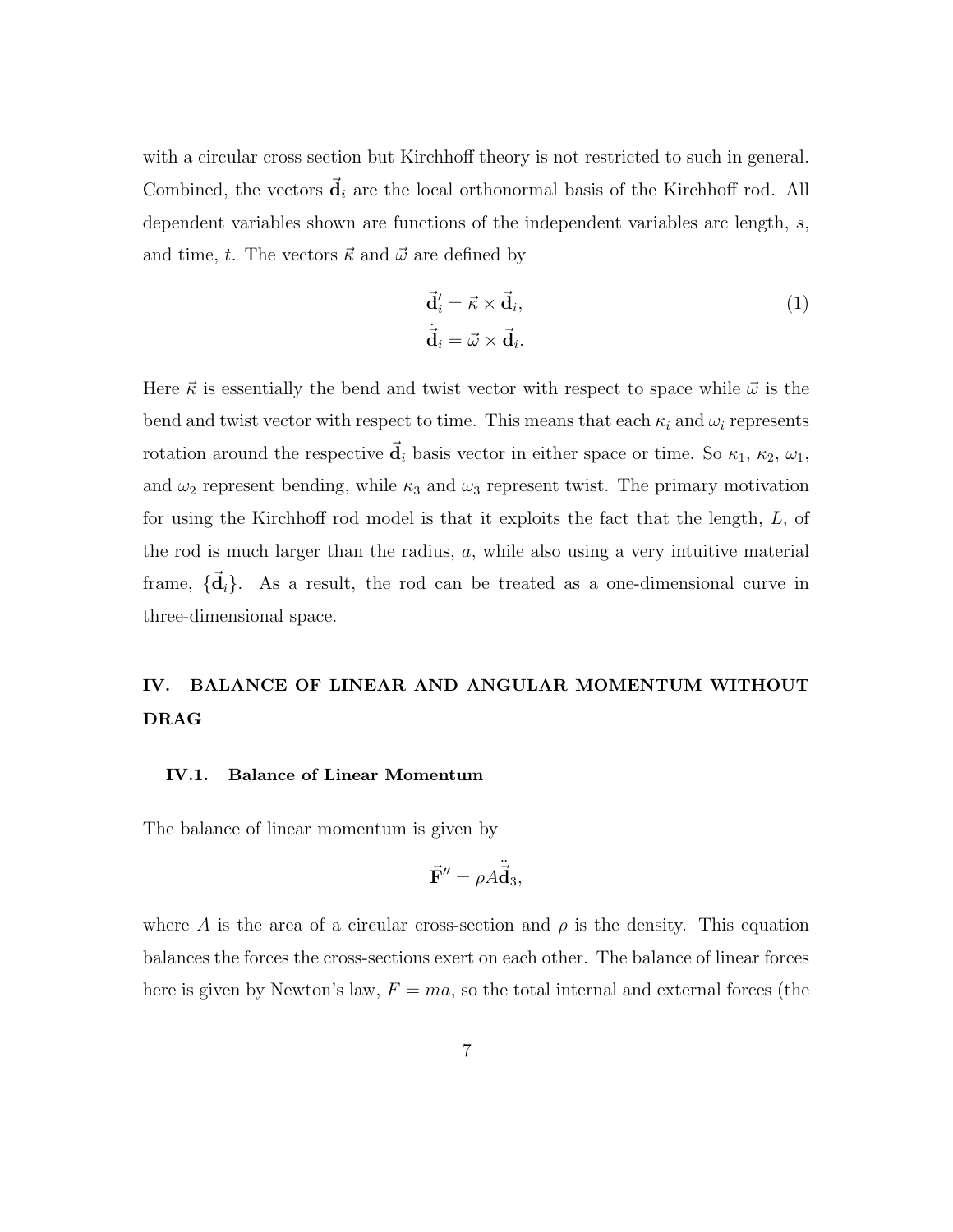left-hand side) must sum to the mass  $(\rho A)$  times the acceleration of a point on the filament  $(\vec{d}_3)$ . Here, there are no external forces on the individual cross-sections so the internal forces are simply the resultant force of one cross-section on another  $(F'')$ [2]. We nondimensionalize with  $\vec{F} = F_0 \hat{F}$ , and by choosing  $F_0 = \rho A$ , our balance of linear momentum becomes

$$
\vec{\mathbf{F}}'' = \ddot{\vec{\mathbf{d}}}_3,\tag{2}
$$

by dropping the hat notation as in the work by Goriely and Tabor.

#### <span id="page-8-0"></span>IV.2. Balance of Angular Momentum with a Constitutive Relation

From [2], the balance of angular momentum in the Kirchhoff frame for a onedimensional filament with twist and bend is given by

<span id="page-8-1"></span>
$$
\rho I\left(\vec{\mathbf{d}}_1 \times \dot{\vec{\mathbf{d}}}_1 + \vec{\mathbf{d}}_2 \times \dot{\vec{\mathbf{d}}}_2\right) = \vec{\mathbf{M}}' + \vec{\mathbf{d}}_3 \times \vec{\mathbf{F}}.\tag{3}
$$

Equation [\(3\)](#page-8-1) is the balance of angular momentum, so if we twist one cross-section of the rod, we can see the effect the twist has on the nearby cross-sections of the rod. The constitutive relation for a linearly elastic Kirchhoff rod is given by

<span id="page-8-2"></span>
$$
\vec{\mathbf{M}} = I E \kappa_{\beta} \vec{\mathbf{d}}_{\beta} + 2I \mu \kappa_3 \vec{\mathbf{d}}_3. \tag{4}
$$

Here, we use the convention of summation over repeated indices where  $\beta \in \{1,2\}$ and  $i, j, k \in \{1, 2, 3\}$ . Assuming the rod is naturally straight, untwisted, and linearly elastic yields Equation  $(4)$ . Here, I is the moment of inertia about a radial crosssection,  $\vec{M}'$  is the internal resultant torque,  $\vec{d}_3 \times \vec{F}$  is the torque that results from the internal force,  $\vec{F}$  is the internal force acting on the cross-section, E is the Young's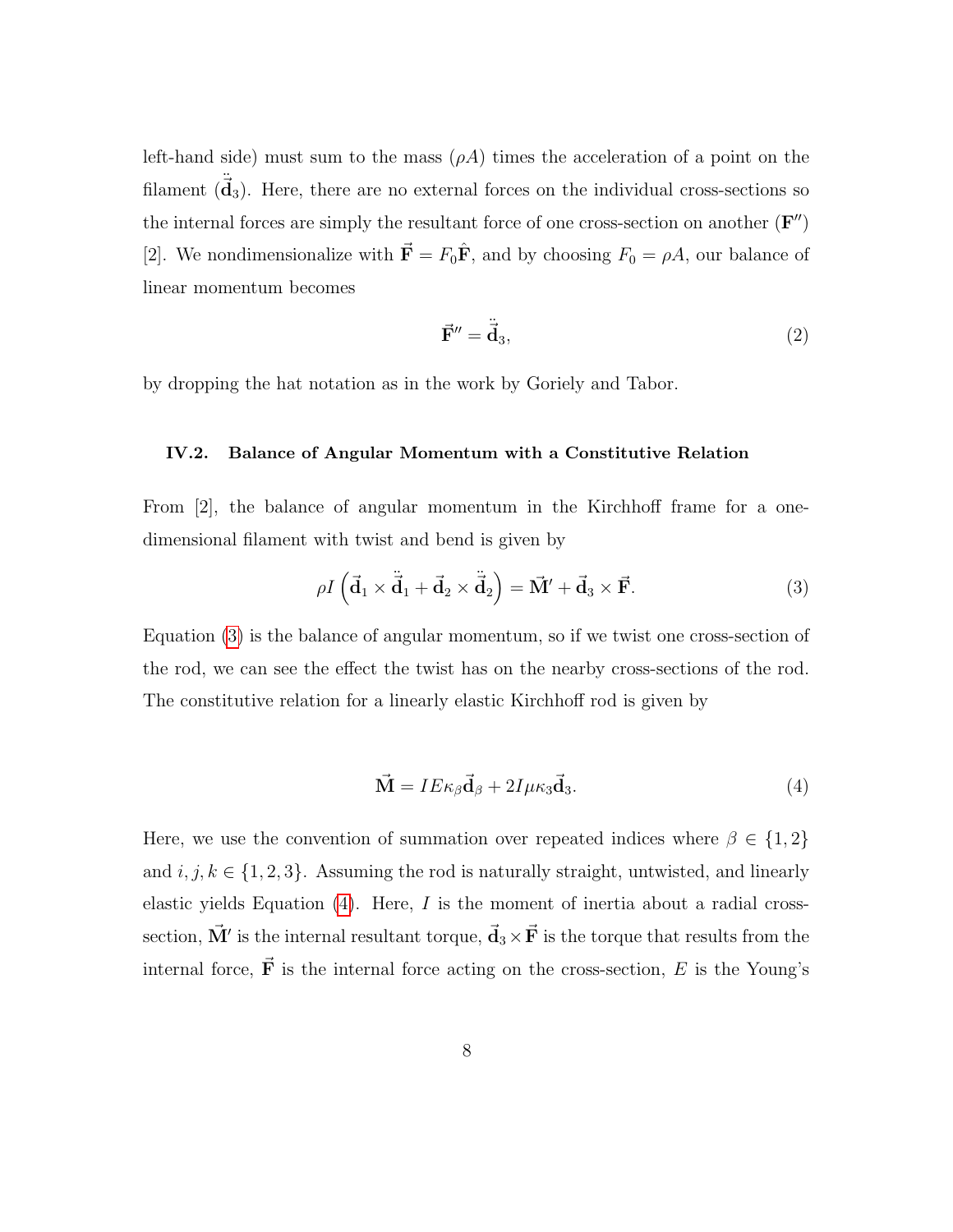Modulus, and  $\mu$  is the shear modulus of the filament [2]. We nondimensionalize the balance of angular momentum by choosing  $M_0 = \frac{EI}{L}$  $\frac{EI}{L}$  and  $\Gamma = \frac{2\mu}{E}$ . This yields

<span id="page-9-3"></span>
$$
\vec{\mathbf{M}} = \kappa_1 \vec{\mathbf{d}}_1 + \kappa_2 \vec{\mathbf{d}}_2 + \Gamma \kappa_3 \vec{\mathbf{d}}_3, \tag{5}
$$

and

<span id="page-9-2"></span>
$$
\vec{\mathbf{M}}' + \vec{\mathbf{d}}_3 \times \vec{\mathbf{F}} = \left( \vec{\mathbf{d}}_1 \times \dot{\vec{\mathbf{d}}}_1 + \vec{\mathbf{d}}_2 \times \dot{\vec{\mathbf{d}}}_2 \right),\tag{6}
$$

where  $\vec{M}'$  is the torque. This yields a dimensionless balance of angular momentum which is equal to the balance of angular momentum employed by Goriely and Tabor [2].

#### <span id="page-9-0"></span>V. LINEAR ANALYSIS WITH INERTIA AND WITHOUT DRAG

Section [V](#page-9-0) is a reproduction of the work from Goriely and Tabor to facilitate the explanations of Section [VI.](#page-21-0) Section [VI](#page-21-0) is the linear analysis without inertia, with drag.

#### <span id="page-9-1"></span>V.1. The Perturbation Expansion of the Basis Vectors

The vectors,  $\vec{d}_i^{(0)}$  $i^{(0)}$ , are the basis vectors for our equilibrium solution, or the steady state (the straight, twisted rod under tension or compression). If the system starts at an equilibrium solution, it will stay there. We can write out the perturbation expansion for the local basis with the  $0^{th}$  order terms (equilibrium) plus  $1^{st}$  order term in  $\epsilon$  (the small perturbation variable) plus higher order elements in  $\epsilon$ :

$$
\vec{\mathbf{d}}_i = \vec{\mathbf{d}}_i^{(0)} + \epsilon \vec{\mathbf{d}}_i^{(1)} + \mathcal{O}\left(\epsilon^2\right).
$$

Henceforth, we ignore all terms  $\mathcal{O}(\epsilon^2)$ , which is consistent with previous work [1]. Thus,  $\vec{d}_i$  becomes

$$
\vec{\mathbf{d}}_i = \vec{\mathbf{d}}_i^{(0)} + \epsilon \vec{\mathbf{d}}_i^{(1)}.
$$
\n<sup>(7)</sup>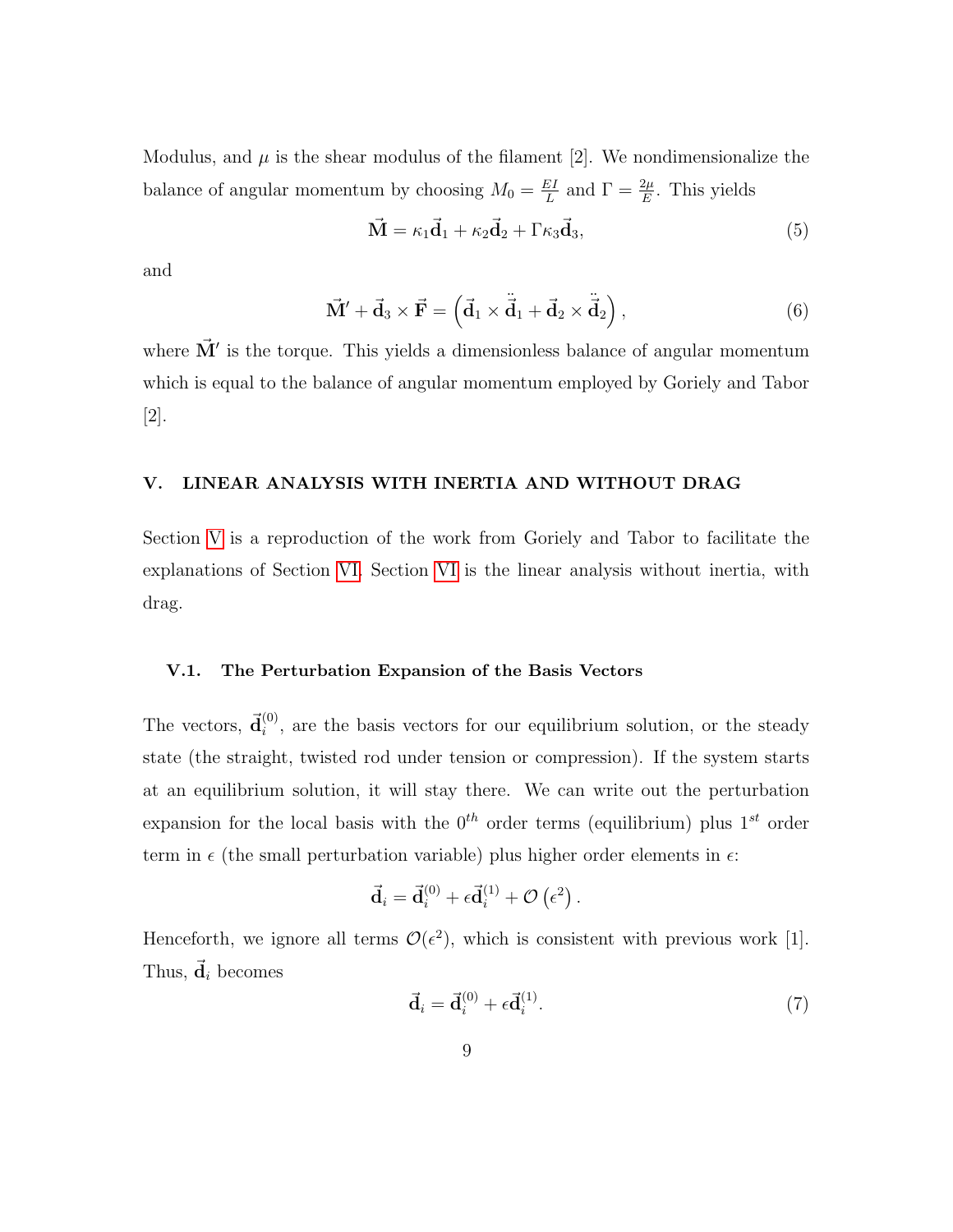The equilibrium solution has an unperturbed basis,  $\mathbf{d}_i^{(0)}$  $i^{(0)}$ , so the 1<sup>st</sup> order perturbation can be written as a rotation of the  $0^{th}$  order basis

<span id="page-10-0"></span>
$$
\vec{\mathbf{d}}_i^{(1)} = \mathbf{A}_{ij} \vec{\mathbf{d}}_j^{(0)},
$$

where we again use the convention of summation over repeated indices. We require  $\vec{d}_i$ to be orthonormal at least to  $\mathcal{O}(\epsilon)$ , that is  $\vec{\mathbf{d}}_i \cdot \vec{\mathbf{d}}_j = \delta_{ij}$ . We exploit this to determine the elements of the matrix **A** where  $\delta_{ij}$  is defined to be 1 when  $i = j$  and 0 otherwise. Hence,

$$
\left(\vec{\mathbf{d}}_i^{(0)} + \epsilon \vec{\mathbf{d}}_i^{(1)}\right) \cdot \left(\vec{\mathbf{d}}_j^{(0)} + \epsilon \vec{\mathbf{d}}_j^{(1)}\right) = \delta_{ij} + \epsilon \left(\mathbf{A}_{jk}\vec{\mathbf{d}}_i^{(0)} \cdot \vec{\mathbf{d}}_k^{(0)} + \mathbf{A}_{ik}\vec{\mathbf{d}}_j^{(0)} \cdot \vec{\mathbf{d}}_k^{(0)}\right). \tag{8}
$$

Because we define our  $\mathbf{d}_{i}^{\left(0\right)}$ <sup>(0)</sup> to be orthonormal, by definition of dot products,  $\mathbf{A}_{jk}\vec{\mathbf{d}}_i^{(0)}$  $\binom{0}{i}$ .  $\vec{\mathrm{d}}_{k}^{(0)}$  $k_k^{(0)}$  only has a nonzero value when  $k = i$  so replacing the k with i in this term results in

<span id="page-10-1"></span>
$$
\left(\vec{\mathbf{d}}_i^{(0)} + \epsilon \vec{\mathbf{d}}_i^{(1)}\right) \cdot \left(\vec{\mathbf{d}}_j^{(0)} + \epsilon \vec{\mathbf{d}}_j^{(1)}\right) = \delta_{ij} + \epsilon \left(\mathbf{A}_{ji} + \mathbf{A}_{ik}\vec{\mathbf{d}}_j^{(0)} \cdot \vec{\mathbf{d}}_k^{(0)}\right).
$$

Similarly,  $\mathbf{A}_{ik}\vec{\mathbf{d}}_{i}^{(0)}$  $_{j}^{\left( 0\right) }\cdot\vec{\mathbf{d}}_{k}^{\left( 0\right) }$  $\kappa_k^{(0)}$  has nonzero value only when  $k = j$ , so plugging in k for j, this term is  $\mathbf{A}_{ij}$ . Thus, the  $\mathcal{O}(\epsilon)$  term can be written as  $\mathbf{A}_{ji} + \mathbf{A}_{ij}$ . When substituting this back into Equation [\(8\)](#page-10-0), we obtain

$$
(\vec{\mathbf{d}}_i^{(0)} + \epsilon \vec{\mathbf{d}}_i^{(1)}) \cdot (\vec{\mathbf{d}}_j^{(0)} + \epsilon \vec{\mathbf{d}}_j^{(1)}) = \delta_{ij} + \epsilon (\mathbf{A}_{ji} + \mathbf{A}_{ij}).
$$

Hence, we need  $\mathbf{A}_{ji} + \mathbf{A}_{ij} = \vec{\mathbf{0}}$  since we require these vectors to be orthonormal to  $1<sup>st</sup>$  order. This means **A** can be written as an antisymmetric matrix

$$
\mathbf{A} = \left(\begin{array}{ccc} 0 & \alpha_3 & -\alpha_2 \\ -\alpha_3 & 0 & \alpha_1 \\ \alpha_2 & -\alpha_1 & 0 \end{array}\right),
$$

leading to

$$
\vec{\mathbf{d}}_i^{(1)} = \vec{\alpha} \times \vec{\mathbf{d}}_i^{(0)},
$$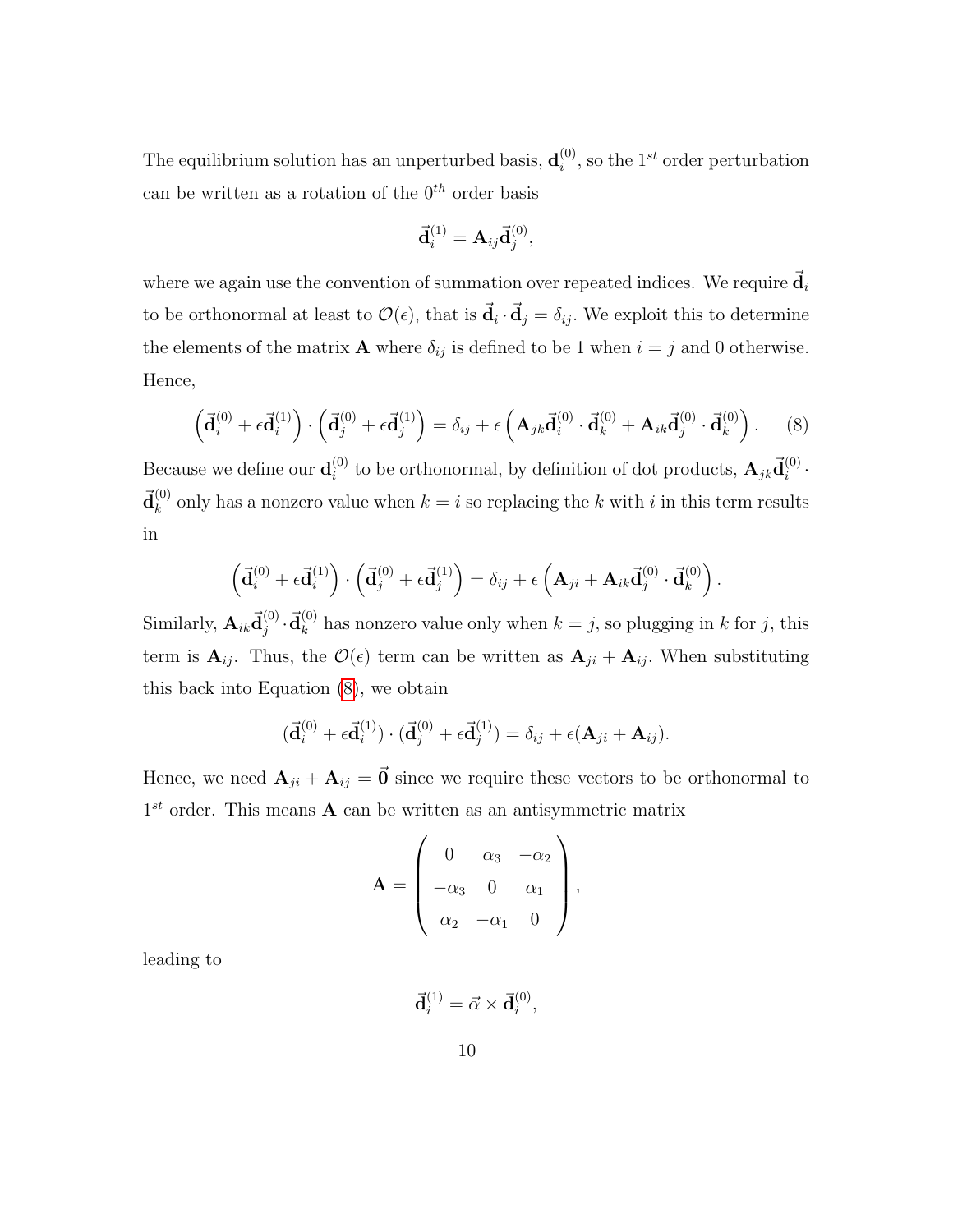where  $\vec{\alpha} = \alpha_i \vec{\mathbf{d}}_i^{(0)}$  $i^{(0)}$ . Therefore we may rewrite  $\vec{d}_i$  as

$$
\vec{\mathbf{d}}_i = \vec{\mathbf{d}}_i^{(0)} + \epsilon \left( \vec{\alpha} \times \vec{\mathbf{d}}_i^{(0)} \right).
$$

The equation for  $\vec{d}_i$  is now in terms of what we know,  $\vec{d}_i^{(0)}$  $i^{(0)}$  and  $\vec{\alpha}$ . We have effectively written the three unknowns (each  $\vec{d}_i^{(1)}$  $\binom{1}{i}$  in terms of the three  $(\alpha_i)$  by requiring the perturbed bases to remain orthonormal at least to first order. This means that we have reduced a total of nine unknowns to three.

#### <span id="page-11-0"></span>V.2. Perturbation Expansion for an Arbitrary Vector

Let  $\vec{V}$  be an arbitrary vector. Then

$$
\vec{\mathbf{V}} = \vec{\mathbf{V}}^{(0)} + \epsilon \vec{\mathbf{V}}^{(1)} \n= v_i^{(0)} \vec{\mathbf{d}}_i^{(0)} + \epsilon \left( v_i^{(0)} \left( \vec{\alpha} \times \vec{\mathbf{d}}_i^{(0)} \right) + v_i^{(1)} \vec{\mathbf{d}}_i^{(0)} \right).
$$

The order  $\epsilon$  component is  $\vec{V}^{(1)}$ , so we can write

$$
\vec{\mathbf{V}}^{(1)} = \left( v_1^{(1)} + \alpha_2 v_3^{(0)} - \alpha_3 v_2^{(0)} \right) \vec{\mathbf{d}}_1^{(0)} + \left( v_2^{(1)} + \alpha_3 v_1^{(0)} - \alpha_1 v_3^{(0)} \right) \vec{\mathbf{d}}_2^{(0)} + \left( v_3^{(1)} + \alpha_1 v_2^{(0)} - \alpha_2 v_1^{(0)} \right) \vec{\mathbf{d}}_3^{(0)}.
$$

This is a way to expand an arbitrary vector and its derivative in terms of  $0^{th}$  order components and  $1^{st}$  components to use in our linear analysis. We will use this in calculating  $\vec{F}''$  in the balance of linear momentum.

#### <span id="page-11-1"></span>V.3. The Perturbation for the Local Curvature and Twist

Recall  $\vec{\kappa}$  and  $\vec{\omega}$  are defined in Section [II](#page-4-1) to be the bend and twist vectors in time and space respectively. The perturbation expansions for  $\vec{\kappa}$  and  $\vec{\omega}$  are

$$
\vec{\kappa} = \vec{\kappa}^{(0)} + \epsilon \vec{\kappa}^{(1)},\tag{9}
$$

$$
\vec{\omega} = \vec{\omega}^{(0)} + \epsilon \vec{\omega}^{(1)}.
$$
\n(10)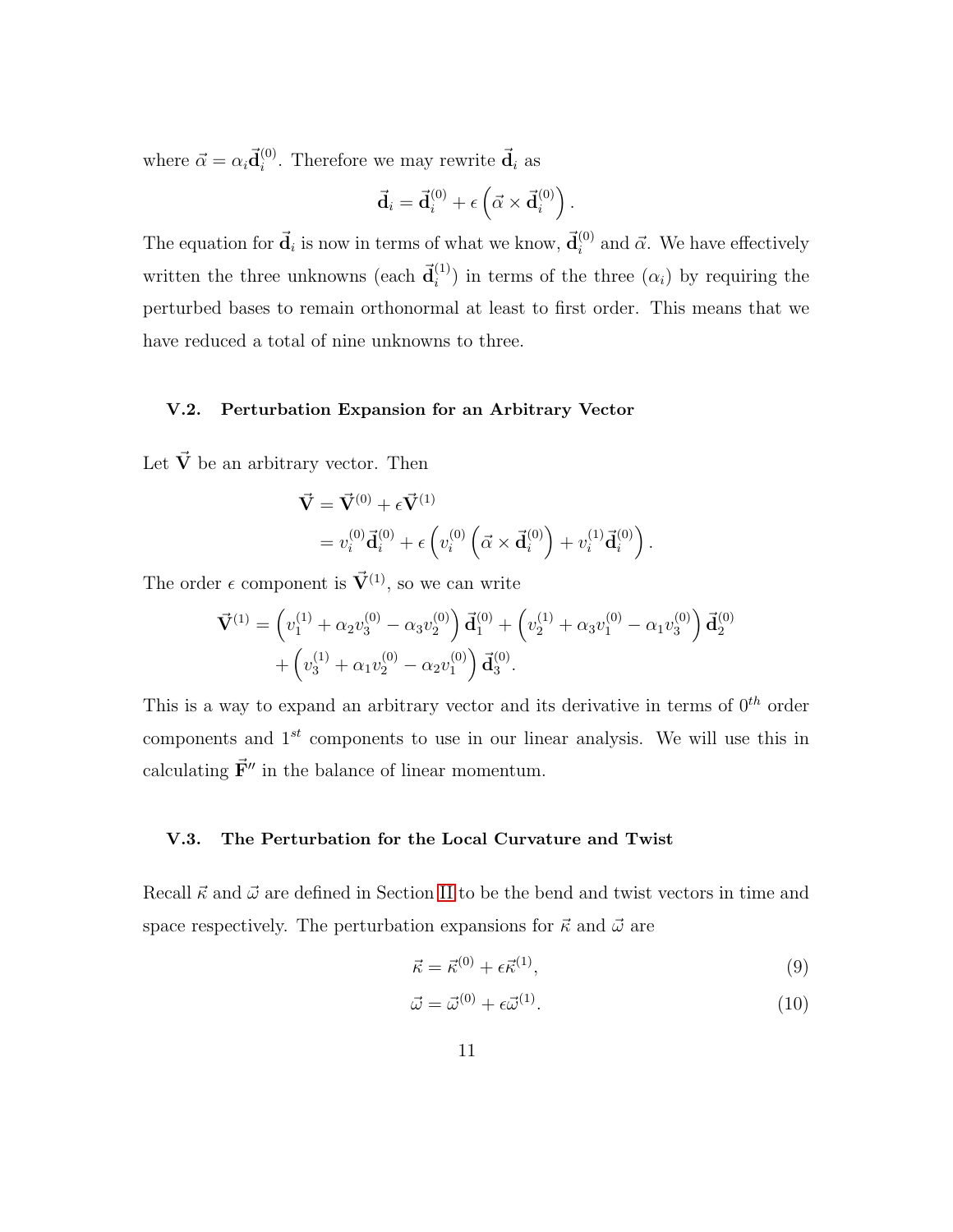Recall  $\vec{d}_i^{(1)} = \vec{\alpha} \times \vec{d}_i^{(0)}$  $i^{(0)}$ , and using Equation [\(1\)](#page-7-2), the equation for  $\left(\vec{d}_i^{(1)}\right)$  $\binom{1}{i}$  is

$$
\left(\vec{\alpha} \times \vec{\mathbf{d}}_i^{(0)}\right)' = \vec{\kappa}^{(0)} \times \left(\vec{\alpha} \times \vec{\mathbf{d}}_i^{(0)}\right) + \vec{\kappa}^{(1)} \times \vec{\mathbf{d}}_i^{(0)}.\tag{11}
$$

Taking the derivative with respect to space on the left and simplifying the right yield

<span id="page-12-2"></span>
$$
(\vec{\alpha}' + \vec{\alpha} \times \vec{\kappa}_i^{(0)}) \times \vec{\mathbf{d}}_i^{(0)} = \vec{\kappa}^{(1)} \times \vec{\mathbf{d}}_i^{(0)}.
$$

The triple product of arbitrary vectors  $\vec{A}, \vec{B}, \vec{C}$  is defined as

$$
\left(\vec{\mathbf{A}}\times\vec{\mathbf{B}}\right)\times\vec{\mathbf{C}}=-\vec{\mathbf{A}}\left(\vec{\mathbf{B}}\cdot\vec{\mathbf{C}}\right)+\vec{\mathbf{B}}\left(\vec{\mathbf{A}}\cdot\vec{\mathbf{C}}\right).
$$

After application of this identity, we obtain

$$
\vec{\kappa}^{(1)} = \vec{\alpha}' + \vec{\kappa}^{(0)} \times \vec{\alpha}.\tag{12}
$$

Since  $\vec{\omega}^{(0)} = \vec{0}$  because the stationary solution is constant in time and  $\dot{\vec{d}}_i = \vec{\omega} \times \vec{d}_i$ ,  $\vec{\omega}^{(1)} = \dot{\vec{\alpha}}$ . We now have reduced our problem from nine unknowns  $(\vec{\mathbf{d}}_i^{(1)})$  $i^{(1)}, \vec{\kappa}^{(1)}, \text{ and}$  $\vec{\omega}^{(0)}$  to three unknowns  $(\alpha_i)$ . Using Sections [V.1](#page-9-1) and [V.3](#page-11-1) we have reduced fifteen unknowns to three.

#### <span id="page-12-0"></span>V.4. Balance of Linear Momentum

Recall from Section [IV.1,](#page-7-1) the balance of linear momentum is given by Equation [\(2\)](#page-7-3). For simplicity, we will address each side of this equation separately.

#### <span id="page-12-1"></span>V.4.1. Left-Hand Side of the Balance of Linear Momentum

The left-hand side of the balance of linear momentum can be written as

$$
\vec{\mathbf{F}}'' = \left(\vec{\mathbf{F}}^{(0)}\right)'' + \epsilon \left(\vec{\mathbf{F}}^{(1)}\right)''.
$$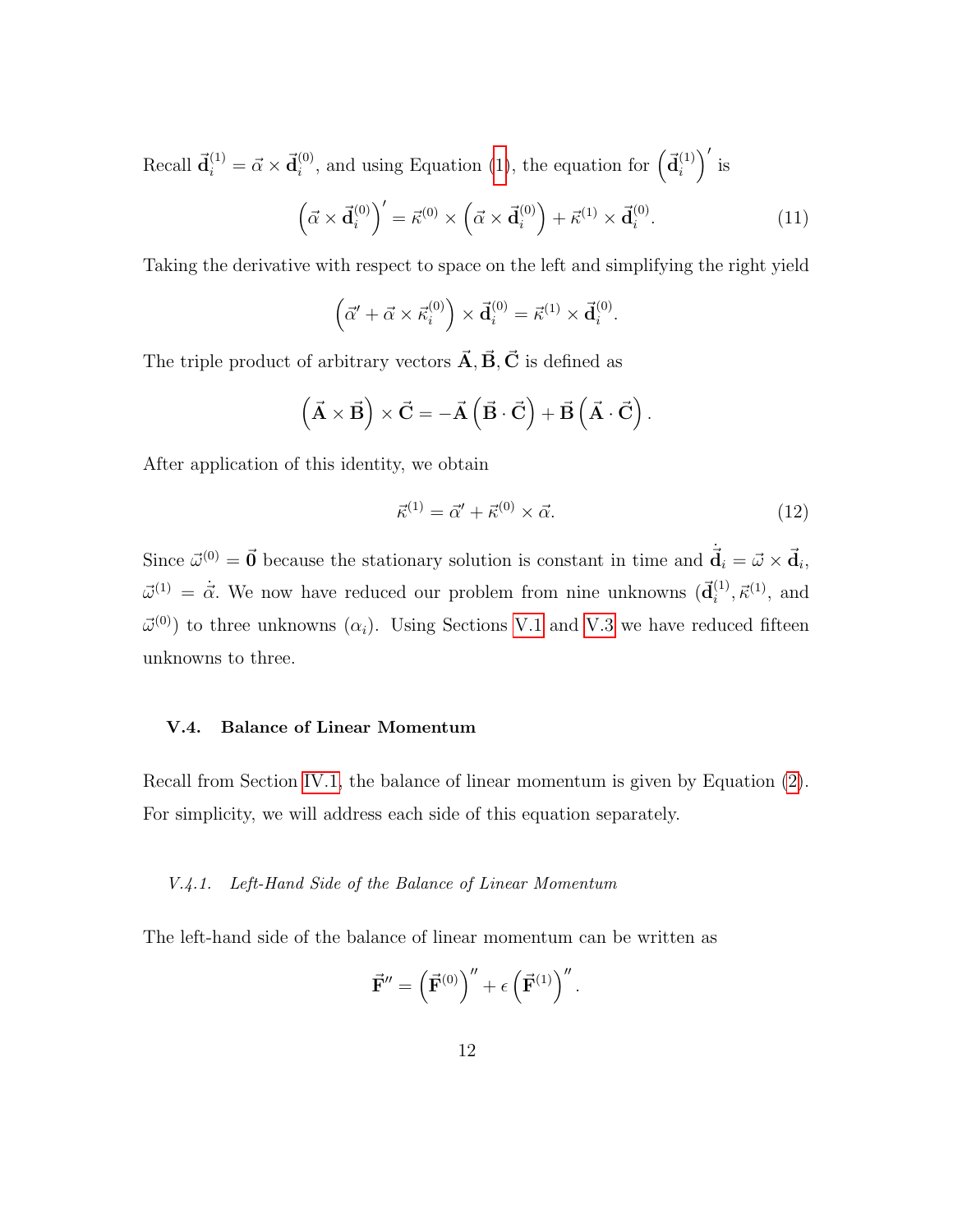Using Section [V.2,](#page-11-0) the force can be expanded

$$
\vec{\mathbf{F}} = \vec{\mathbf{F}}^{(0)} + \epsilon \vec{\mathbf{F}}^{(1)} = f_i^{(0)} \vec{\mathbf{d}}_i^{(0)} + \epsilon \Big( f_i^{(1)} + \Big( \vec{\alpha} \times f_j^{(0)} \vec{\mathbf{d}}_j^{(0)} \Big)_i \Big) \vec{\mathbf{d}}_i^{(0)}.
$$

From this we can write

$$
\vec{\mathbf{F}}^{(1)} = \left( f_i^{(1)} + \left( \vec{\alpha} \times f_j^{(0)} \vec{\mathbf{d}}_j^{(0)} \right)_i \right) \vec{\mathbf{d}}_i^{(0)}.
$$
\n(13)

For an arbitrary vector  $\vec{F}$ ,

<span id="page-13-1"></span>
$$
\vec{\mathbf{F}} = \vec{\mathbf{F}}^{(0)} + \epsilon \vec{\mathbf{F}}^{(1)}.
$$

This can be used to calculate the derivatives with respect to space and time of an arbitrary vector to solve for our unknowns. Let  $\vec{F}^{(1)} = v_i \vec{d}_i^{(0)}$  $i^{(0)}$ , so

$$
v_i = f_i^{(1)} + \left(\vec{\alpha} \times f_j^{(0)} \vec{\mathbf{d}}_j^{(0)}\right)_i.
$$

The cross product of  $\vec{\alpha}$  and  $\vec{\mathbf{f}}^{(0)}$  yields

$$
\vec{\alpha} \times \vec{\mathbf{f}}^{(0)} = \left(\alpha_2 f_3^{(0)} - \alpha_3 f_2^{(0)}\right) \vec{\mathbf{d}}_1^{(0)} - \left(\alpha_1 f_3^{(0)} - \alpha_3 f_1^{(0)}\right) \vec{\mathbf{d}}_2^{(0)} + \left(\alpha_1 f_2^{(0)} - \alpha_2 f_1^{(0)}\right) \vec{\mathbf{d}}_3^{(0)}.
$$

From this we can read off the components,

$$
v_1 = f_1^{(1)} + \alpha_2 f_3^{(0)} - \alpha_3 f_2^{(0)},
$$
  
\n
$$
v_2 = f_2^{(1)} + \alpha_3 f_1^{(0)} - \alpha_1 f_3^{(0)},
$$
  
\n
$$
v_3 = f_3^{(1)} + \alpha_1 f_2^{(0)} - \alpha_2 f_1^{(0)}.
$$

The derivative is given by

$$
\vec{\mathbf{F}}' = v_i' \vec{\mathbf{d}}_i + v_i \left( \vec{\kappa} \times \vec{\mathbf{d}}_i \right).
$$
 (14)

The summation can be written out as

<span id="page-13-0"></span>
$$
\vec{\mathbf{F}}' = \left(v'_1 - v_2 \kappa_3^{(0)} + v_3 \kappa_2^{(0)}\right) \vec{\mathbf{d}}_1 + \left(v'_2 + v_1 \kappa_3^{(0)} - v_3 \kappa_1^{(0)}\right) \vec{\mathbf{d}}_2 + \left(v'_3 - v_1 \kappa_2^{(0)} + v_2 \kappa_1^{(0)}\right) \vec{\mathbf{d}}_3.
$$

The second derivative of  $\vec{F}$  is

$$
\vec{\mathbf{F}}'' = v_i'' \vec{\mathbf{d}}_i^{(0)} + v_i' \vec{\mathbf{d}}_i^{(0)\'} + v_i' \left( \vec{\kappa} \times \vec{\mathbf{d}}_i^{(0)} \right) + v_i \vec{\kappa}' \times \vec{\mathbf{d}}_i^{(0)} + v_i \vec{\kappa} \times \vec{\mathbf{d}}_i^{(0)\'} \n= \left( v_i'' - 2 \left( v_j' \vec{\mathbf{d}}_j^{(0)} \times \vec{\kappa} \right)_i - \left( v_j \vec{\mathbf{d}}_j^{(0)} \times \vec{\kappa}' \right)_i + \left( v_j \vec{\mathbf{d}}_j^{(0)} \cdot \vec{\kappa} \right) \vec{\kappa}_i - \vec{\kappa}^2 v_i \right) \vec{\mathbf{d}}_i^{(0)}.
$$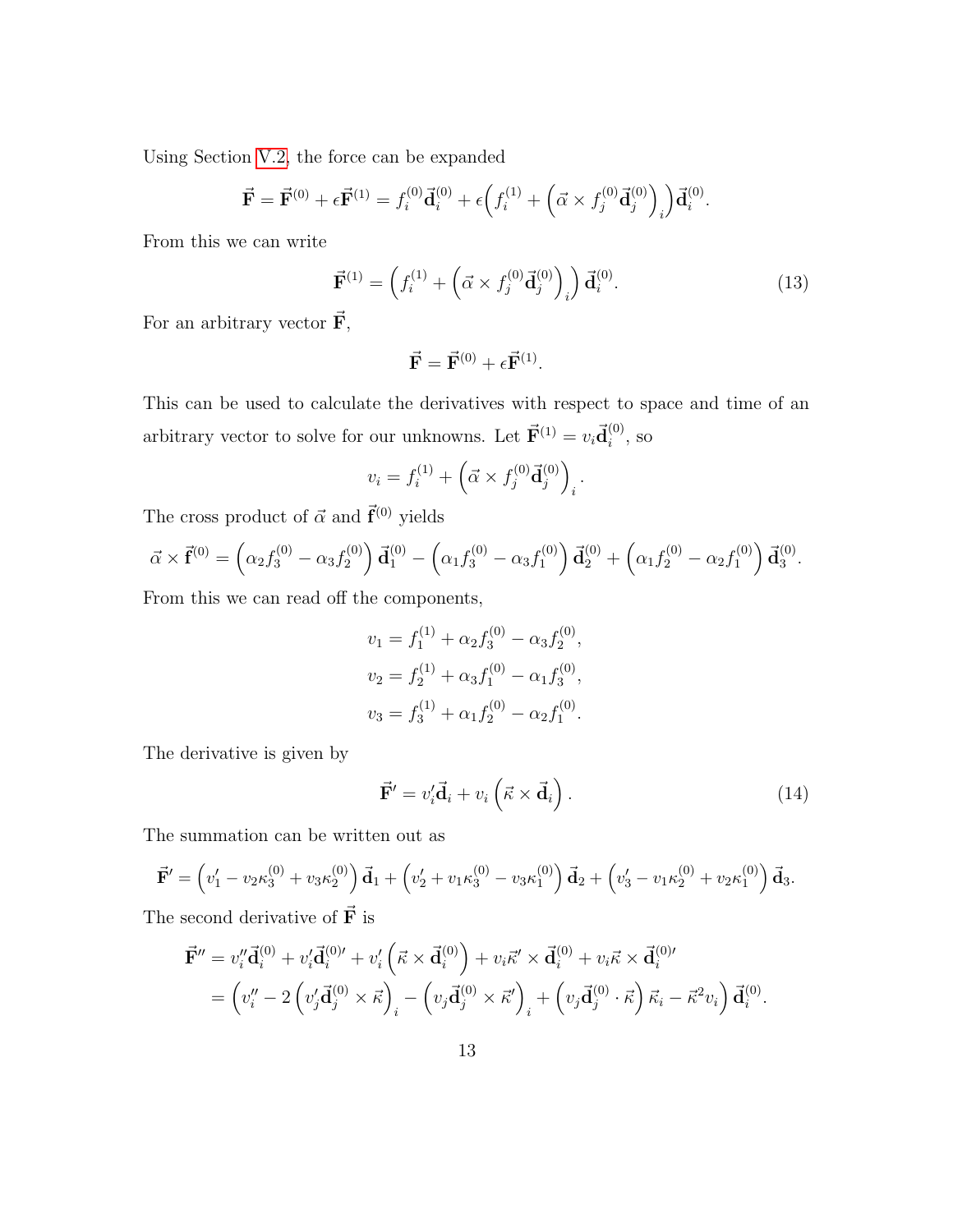#### <span id="page-14-0"></span>V.4.2. Right-Hand Side of the Balance of Linear Momentum

The  $O(\epsilon)$  component of the balance of linear momentum is

$$
\ddot{\vec{\mathbf{d}}}^{(1)}_3 = \ddot{\alpha}_2 \vec{\mathbf{d}}^{(0)}_1 - \ddot{\alpha}_1 \vec{\mathbf{d}}^{(0)}_2,
$$

because the  $\vec{d}_i^{(0)}$  vectors do not depend on time.

#### <span id="page-14-1"></span>V.4.3. Full Balance of Linear Momentum

Matching up the left and right side of the balance of linear momentum we have

$$
\ddot{\alpha}_2 = \left(f_1^{(1)}\right)'' + \alpha_2'' f_3^{(0)} - 2\kappa_3^{(0)} \left(\left(f_2^{(1)}\right)' - \alpha_1' f_3^{(0)}\right) - \left(\kappa_3^{(0)}\right)^2 \left(f_1^{(1)} + \alpha_2 f_3^{(0)}\right),
$$
  
\n
$$
-\ddot{\alpha}_1 = \left(f_2^{(1)}\right)'' - \alpha_1'' f_3^{(0)} + 2\kappa_3^{(0)} \left(\left(f_1^{(1)}\right)' + \alpha_2' f_3^{(0)}\right) - \left(\kappa_3^{(0)}\right)^2 \left(f_2^{(1)} - \alpha_1 f_3^{(0)}\right),
$$
  
\n
$$
0 = \left(f_3^{(1)}\right)''.
$$

This balance yields three equations and six unknowns  $(f_1^{(1)})$  $f_1^{(1)}, f_2^{(1)}, f_3^{(1)}, \alpha_1, \alpha_2, \alpha_3$ . The remaining three equations will come from the balance of angular momentum in Section [V.5.](#page-14-2)

#### <span id="page-14-2"></span>V.5. Balance of Angular Momentum

Like in the balance of linear momentum, here we will handle the left-hand and righthand sides of the balance of angular momentum separately.

#### <span id="page-14-3"></span>V.5.1. Left-Hand Side of the Balance of Angular Momentum

From Equation [\(6\)](#page-9-2) the left-hand side of the balance of angular momentum is  $\vec{M}'$  +  $\vec{d}_3 \times \vec{F}$ . The relationship between the resultant torque,  $\vec{M}$ , and the bend and twist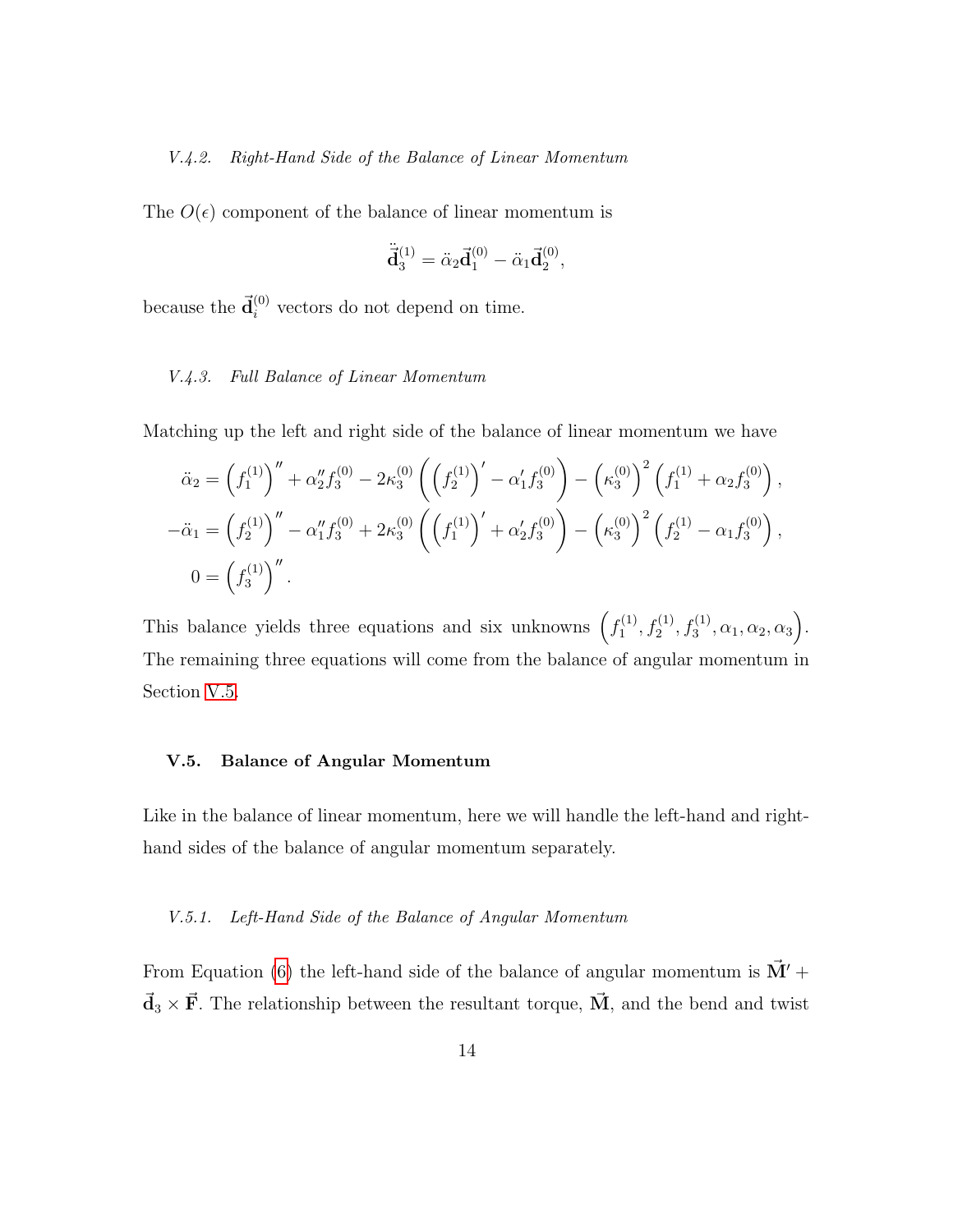of the rod,  $\kappa$ , is given by Equation [\(5\)](#page-9-3). Substituting  $\kappa_i$  and  $\vec{d}_i$  with their perturbed expansions Equations [\(9\)](#page-10-1) and [\(10\)](#page-10-1),

$$
\vec{\mathbf{M}} = \left(\kappa_\beta^{(0)} + \epsilon \kappa_\beta^{(1)}\right) \left(\vec{\mathbf{d}}_\beta^{(0)} + \epsilon \vec{\mathbf{d}}_\beta^{(1)}\right) + \Gamma\left(\kappa_3^{(0)} + \epsilon \kappa_3^{(1)}\right) \left(\vec{\mathbf{d}}_3^{(0)} + \epsilon \vec{\mathbf{d}}_3^{(1)}\right).
$$

Distributing the terms and looking at the  $1^{st}$  order component of each side,

$$
\vec{\mathbf{M}}^{(1)} = \left(\kappa_1^{(1)} - \kappa_2^{(0)}\alpha_3 + \Gamma\kappa_3^{(0)}\alpha_2\right)\vec{\mathbf{d}}_1^{(0)} + \left(\kappa_2^{(1)} - \Gamma\kappa_3^{(0)}\alpha_1 + \kappa_1^{(0)}\alpha_3\right)\vec{\mathbf{d}}_2^{(0)} + \left(\Gamma\kappa_3^{(1)} - \kappa_1^{(0)}\alpha_2 + \kappa_2^{(0)}\alpha_1\right)\vec{\mathbf{d}}_3^{(0)}.
$$
\n(15)

Writing out  $\vec{\alpha}' + \vec{\kappa}^{(0)} \times \vec{\alpha}$  and substituting it into the right-hand side of Equation [\(12\)](#page-12-2) yields

<span id="page-15-0"></span>
$$
\kappa^{(1)} = \left(\alpha_1' + \kappa_2^{(0)}\alpha_3 - \kappa_3^{(0)}\alpha_2\right)\vec{d}_1^{(0)} + \left(\alpha_2' - \kappa_1^{(0)}\alpha_3 + \kappa_3^{(0)}\alpha_1\right)\vec{d}_2^{(0)} + \left(\alpha_3' + \kappa_1^{(0)}\alpha_2 - \kappa_2^{(0)}\alpha_1\right)\vec{d}_3^{(0)},
$$

where we define  $\kappa_i^{(1)} = \vec{\kappa}^{(1)} \cdot \vec{\mathbf{d}}_i^{(0)}$  $i^{(0)}$ . We can substitute those values into Equation [\(15\)](#page-13-0), yielding

$$
\vec{\mathbf{M}}^{(1)} = \left(\alpha'_1 + (\Gamma - 1) \kappa_3^{(0)} \alpha_2\right) \vec{\mathbf{d}}_1^{(0)} + \left(\alpha'_2 + (1 - \Gamma) \kappa_3^{(0)} \alpha_1\right) \vec{\mathbf{d}}_2^{(0)} + \left(\Gamma \alpha'_3 + (\Gamma - 1) \kappa_1^{(0)} \alpha_2 + (1 - \Gamma) \kappa_2^{(0)} \alpha_1\right) \vec{\mathbf{d}}_3^{(0)}.
$$

We can use Equation [\(14\)](#page-13-1) and compute the derivatives to obtain

$$
\vec{M}^{(1)\prime} = \left(\alpha_1'' + (\Gamma - 1) \left(\kappa_3^{(0)}\alpha_2 + \kappa_3^{(0)}\alpha_2'\right) - \kappa_3^{(0)}\alpha_2' - \kappa_3^{(0)}(1 - \Gamma)\kappa_3^{(0)}\alpha_1\right)\vec{d}_1^{(0)} \n+ \left(\kappa_2^{(0)}\Gamma\alpha_3' + \kappa_2^{(0)}(\Gamma - 1)\kappa_1^{(0)}\alpha_2 + \kappa_2^{(0)}(1 - \Gamma)\kappa_2^{(0)}\alpha_1\right)\vec{d}_1^{(0)} \n+ \left(\alpha_2'' + (1 - \Gamma)\left(\kappa_3^{(0)}\alpha_1 + \kappa_3^{(0)}\alpha_1'\right)\right)\vec{d}_2^{(0)} \n+ \left(\kappa_3^{(0)}\alpha_1' + \kappa_3^{(0)}(\Gamma - 1)\kappa_3^{(0)}\alpha_2\right)\vec{d}_2^{(0)} \n+ \left(-\kappa_1^{(0)}\Gamma\alpha_3' - \kappa_1^{(0)}(\Gamma - 1)\kappa_1^{(0)}\alpha_2 - \kappa_1^{(0)}(1 - \Gamma)\kappa_2^{(0)}\alpha_1\right)\vec{d}_2^{(0)} \n+ \left(\Gamma\alpha_3'' + (\Gamma - 1)\left(\kappa_1^{(0)'}\alpha_2 + \kappa_1^{(0)}\alpha_2'\right) + (1 - \Gamma)\left(\kappa_2^{(0)'}\alpha_1 + \kappa_2^{(0)}\alpha_1'\right)\right)\vec{d}_3^{(0)} \n+ \left(-\kappa_2^{(0)}\alpha_1' - \kappa_2^{(0)}(\Gamma - 1)\kappa_3^{(0)}\alpha_2 + \kappa_1^{(0)}\alpha_2' + \kappa_1^{(0)}(1 - \Gamma)\kappa_3^{(0)}\alpha_1\right)\vec{d}_3^{(0)}.
$$
 (16)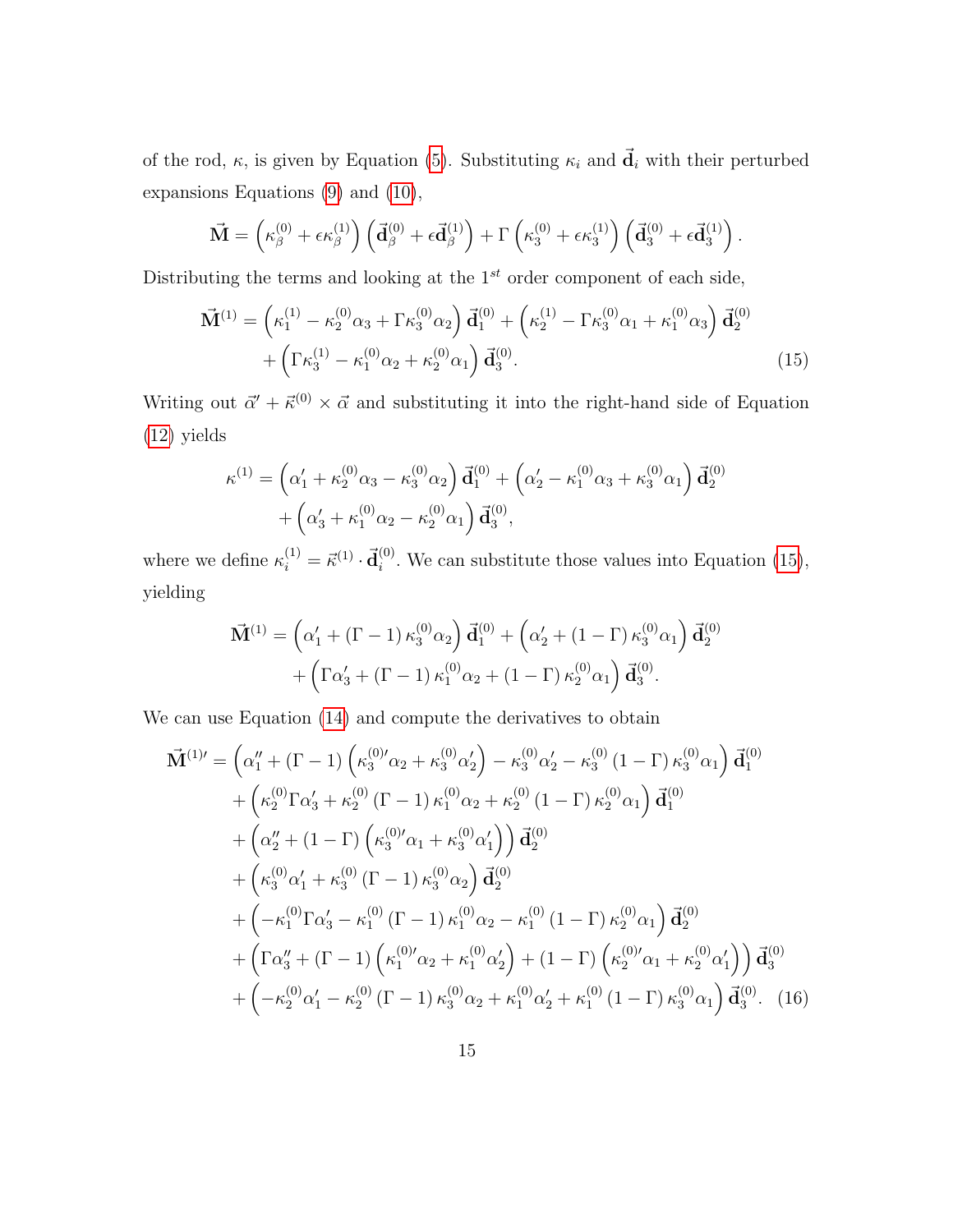For the component that represents the torque that results from the resultant force in the balance of angular momentum, we need to calculate  $\vec{d}_3 \times \vec{F}$ ,

<span id="page-16-1"></span>
$$
\vec{\mathbf{d}}_3 \times \vec{\mathbf{F}} = \vec{\mathbf{d}}_3^{(0)} \times \vec{\mathbf{F}}^{(0)} + \epsilon \left( \vec{\mathbf{d}}_3^{(0)} \times \vec{\mathbf{F}}^{(1)} + \alpha_2 \vec{\mathbf{d}}_1^{(0)} \times \vec{\mathbf{F}}^{(0)} - \alpha_1 \vec{\mathbf{d}}_2^{(0)} \times \vec{\mathbf{F}}^{(0)} \right).
$$

The first order component (or everything multiplied by  $\epsilon$ ) is the only part that will yield our unknowns, as

$$
\left(\vec{\mathbf{d}}_3 \times \vec{\mathbf{F}}\right)^{(1)} = \left(-f_2^{(1)} - \alpha_3 f_1^{(0)}\right) \vec{\mathbf{d}}_1^{(0)} + \left(f_1^{(1)} - \alpha_3 f_2^{(0)}\right) \vec{\mathbf{d}}_2^{(0)} + \left(\alpha_2 f_2^{(0)} + \alpha_1 f_1^{(0)}\right) \vec{\mathbf{d}}_3^{(0)}.
$$
\n(17)

Adding Equations [\(16\)](#page-15-0) and [\(17\)](#page-16-1) will give us the left-hand side of the balance of angular momentum.

#### <span id="page-16-0"></span>V.5.2. Right-Hand Side of the Balance of Angular Momentum

The right-hand side of the equation is represented by  $\vec{d}_1 \times \vec{d}_1 + \vec{d}_2 \times \vec{d}_2$ . Because  $\vec{d}_1^{(0)}$  $_1^{(0)}$  is constant in time,  $\dot{\vec{d}}_1^{(0)} = \vec{0}$ . Recall  $\ddot{\vec{d}}_1 = \epsilon \left( \ddot{\vec{\alpha}} \times \vec{d}_1^{(0)} \right)$  $\begin{pmatrix} 0 \\ 1 \end{pmatrix}$ , and we know  $\ddot{\vec{\alpha}} = \ddot{\alpha}_i \vec{\mathbf{d}}_i^{(0)}$  $i^{(0)}$ , hence the unknown parts of  $\ddot{d}_1$ , or the  $\epsilon$  component, are  $-\ddot{\alpha}_2 \vec{d}_3^{(0)} + \ddot{\alpha}_3 \vec{d}_2^{(0)}$  $^{(0)}_{2}$ , so  $\vec{d}_1 \times \ddot{\vec{d}}_1 =$  $\epsilon \left( \ddot{\alpha}_2 \vec{\mathbf{d}}_2^{(0)} + \ddot{\alpha}_3 \vec{\mathbf{d}}_3^{(0)} \right)$ (0) Similarly, the unknown parts of  $\vec{d}_2 \times \ddot{\vec{d}}_2$  are  $\ddot{\alpha}_1 \vec{d}_1^{(0)} + \ddot{\alpha}_3 \vec{d}_3^{(0)}$  $\frac{(0)}{3}$ . Adding the 1st order components of the two cross products results in

$$
\vec{\mathbf{d}}_1\times\ddot{\vec{\mathbf{d}}}_1+\vec{\mathbf{d}}_2\times\ddot{\vec{\mathbf{d}}}_2=\epsilon\left(\ddot{\alpha}_1\vec{\mathbf{d}}_1^{(0)}+\ddot{\alpha}_2\vec{\mathbf{d}}_2^{(0)}+2\ddot{\alpha}_3\vec{\mathbf{d}}_3^{(0)}\right).
$$

The right-hand side of the balance of angular momentum is our  $\epsilon$  component, or  $\ddot{\alpha}_1\vec{\mathbf{d}}_1^{(0)} + \ddot{\alpha}_2\vec{\mathbf{d}}_2^{(0)} + 2\ddot{\alpha}_3\vec{\mathbf{d}}_3^{(0)}$  $\binom{0}{3}$ .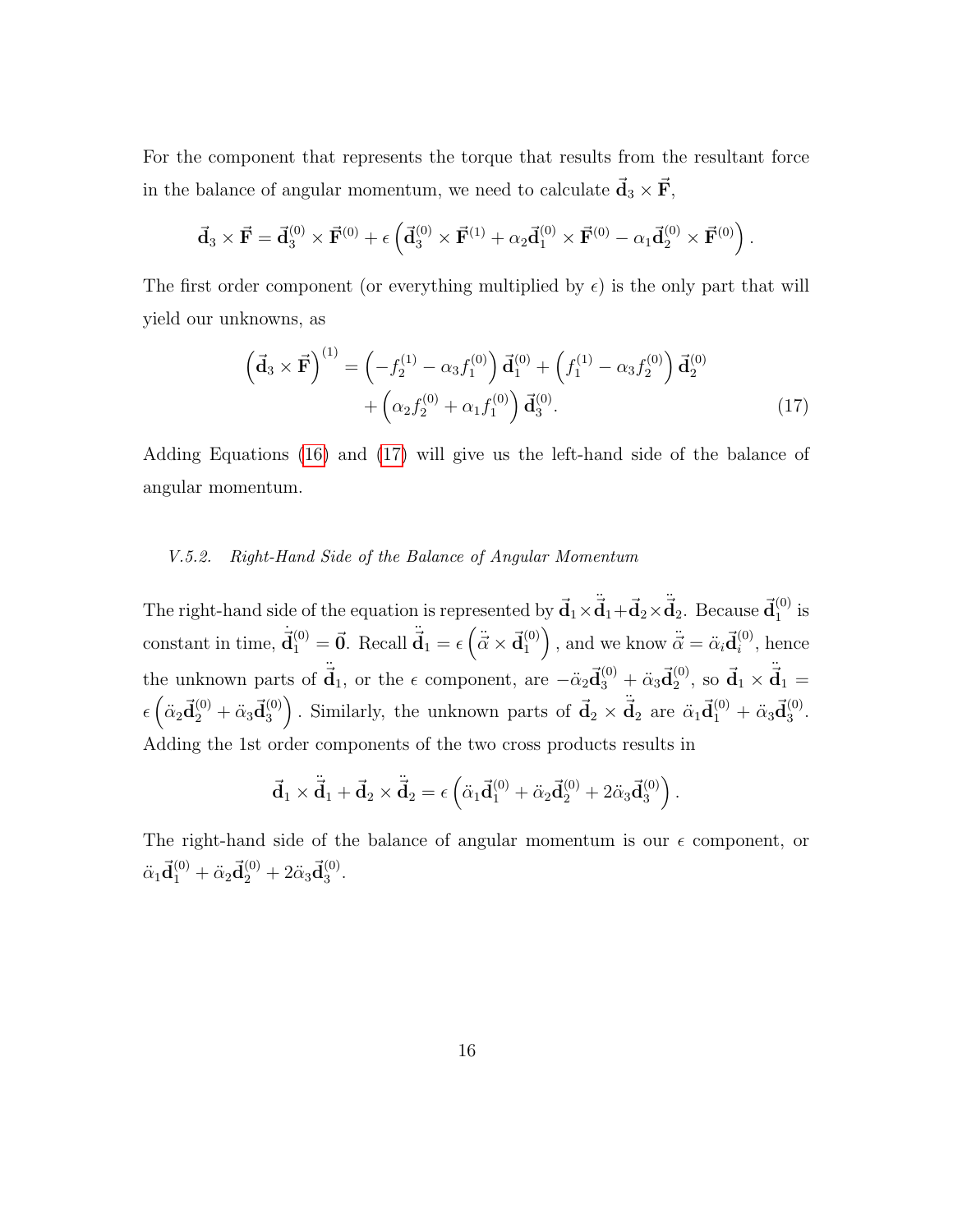#### <span id="page-17-0"></span>V.5.3. Full Balance of Angular Momentum

Substituting Equations [\(16\)](#page-15-0) and [\(17\)](#page-16-1) into Equation [\(6\)](#page-9-2), the balance of angular momentum gives three first order equations in  $\epsilon$  as follows:

$$
\ddot{\alpha}_{1} = \alpha_{1}'' + (\Gamma - 1) \left( \kappa_{3}^{(0)'} \alpha_{2} \right) + (\Gamma - 2) \kappa_{3}^{(0)} \alpha_{2}' - (1 - \Gamma) \left( \kappa_{3}^{(0)} \right)^{2} \alpha_{1} \n+ \kappa_{2}^{(0)} \Gamma \alpha_{3}' + \kappa_{2}^{(0)} (\Gamma - 1) \kappa_{1}^{(0)} \alpha_{2} + (1 - \Gamma) \left( \kappa_{2}^{(0)} \right)^{2} \alpha_{1} - f_{2}^{(1)} - \alpha_{3} f_{1}^{(0)}, \n\ddot{\alpha}_{2} = \alpha_{2}'' + (1 - \Gamma) \left( \kappa_{3}^{(0)'} \alpha_{1} \right) + (2 - \Gamma) \kappa_{3}^{(0)} \alpha_{1}' + \kappa_{3}^{(0)} (\Gamma - 1) \kappa_{3}^{(0)} \alpha_{2} \n- \kappa_{1}^{(0)} \Gamma \alpha_{3}' - \kappa_{1}^{(0)} (\Gamma - 1) \kappa_{1}^{(0)} \alpha_{2} - \kappa_{1}^{(0)} (1 - \Gamma) \kappa_{2}^{(0)} \alpha_{1} + f_{1}^{(1)} - \alpha_{3} f_{2}^{(0)}, \n2\ddot{\alpha}_{3} = \Gamma \alpha_{3}'' + (\Gamma - 1) \left( \kappa_{1}^{(0)'} \alpha_{2} + \kappa_{1}^{(0)} \alpha_{2}' \right) + (1 - \Gamma) \left( \kappa_{2}^{(0)'} \alpha_{1} + \kappa_{2}^{(0)} \alpha_{1}' \right) \n- \kappa_{2}^{(0)} \alpha_{1}' - \kappa_{2}^{(0)} (\Gamma - 1) \kappa_{3}^{(0)} \alpha_{2} + \kappa_{1}^{(0)} \alpha_{2}' + \kappa_{1}^{(0)} (1 - \Gamma) \kappa_{3}^{(0)} \alpha_{1} + \alpha_{2} f_{2}^{(0)} + \alpha_{1} f_{1}^{(0)}.
$$

These represent the remaining three equations with six unknowns.

#### <span id="page-17-1"></span>V.6. Six Equations, Six Unknowns

Writing out the six equations that are linear in our six unknowns and substituting in  $f_1^{(0)} = f_2^{(0)} = \kappa_1^{(0)} = \kappa_2^{(0)} = 0$  since the rod is straight yields

$$
\ddot{\alpha}_2 = \left(f_1^{(1)}\right)'' + \alpha_2'' f_3^{(0)} - 2\kappa_3^{(0)} \left(\left(f_2^{(1)}\right)' - \alpha_1' f_3^{(0)}\right) - \left(\kappa_3^{(0)}\right)^2 \left(f_1^{(1)} + \alpha_2 f_3^{(0)}\right),
$$
  
\n
$$
-\ddot{\alpha}_1 = \left(f_2^{(1)}\right)'' - \alpha_1'' f_3^{(0)} + 2\kappa_3^{(0)} \left(\left(f_1^{(1)}\right)' + \alpha_2' f_3^{(0)}\right) - \left(\kappa_3^{(0)}\right)^2 \left(f_2^{(1)} - \alpha_1 f_3^{(0)}\right),
$$
  
\n
$$
0 = \left(f_3^{(1)}\right)'',
$$
  
\n
$$
\ddot{\alpha}_1 = \alpha_1'' + (\Gamma - 2) \kappa_3^{(0)} \alpha_2' - (1 - \Gamma) \left(\kappa_3^{(0)}\right)^2 \alpha_1 - f_2^{(1)},
$$
  
\n
$$
\ddot{\alpha}_2 = \alpha_2'' + (2 - \Gamma) \kappa_3^{(0)} \alpha_1' + \kappa_3^{(0)} (\Gamma - 1) \kappa_3^{(0)} \alpha_2 + f_1^{(1)},
$$
  
\n
$$
2\ddot{\alpha}_3 = \Gamma \alpha_3''.
$$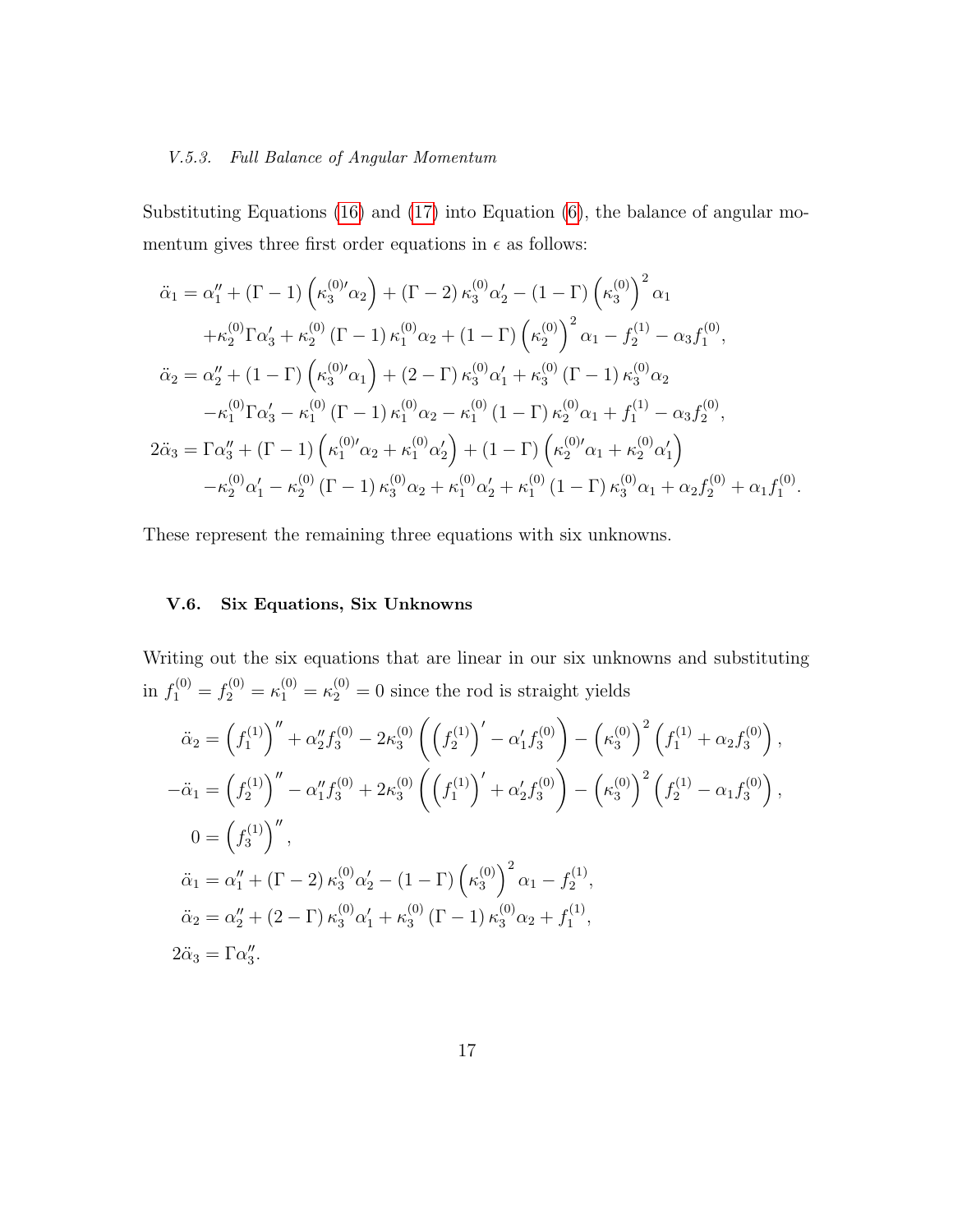For  $j \in \{1, 2, 3\}$ , we assume the standard form of the perturbation to be

$$
\alpha_j = e^{\sigma t} \left( \hat{\alpha}_j e^{ins} + \tilde{\hat{\alpha}}_j e^{-ins} \right), \tag{18}
$$

$$
f_j^{(1)} = e^{\sigma t} \left( \hat{f}_j e^{ins} + \tilde{\hat{f}}_j e^{-ins} \right), \tag{19}
$$

.

where  $\tilde{()}$  represents the complex conjugate. The parameter  $\sigma$  will determine the stability of our steady state. When  $\text{Re}(\sigma)$  is positive, the perturbations grow and our rod is unstable and when  $\text{Re}(\sigma)$  is negative, the perturbations decay and our steady state is stable. When  $\sigma = 0$ , we have neutral modes where our perturbations neither grow nor decay in time. From previous work, we know  $f_3^{(0)} = P^2$  and  $\kappa_3^{(0)} = \gamma$ [2]. Following the general procedure for determining the eigenvalues of a linearized PDE system, the matrix equation that corresponds to our case with inertia, without drag is

$$
\mathbf{A} = \begin{pmatrix} 2\gamma inP^2 & -\gamma^2 P^2 - \sigma^2 - n^2 P^2 & 0 & -n^2 - \gamma^2 & -2\gamma in & 0 \\ \sigma^2 + n^2 P^2 + \gamma^2 P^2 & 2\gamma inP^2 & 0 & 2\gamma in & -n^2 - \gamma^2 & 0 \\ 0 & 0 & 0 & 0 & 0 & -n^2 \\ -\sigma^2 - n^2 - (1 - \Gamma)\gamma^2 & (\Gamma - 2)\gamma in & 0 & 0 & -1 & 0 \\ (2 - \Gamma)\gamma in & (\Gamma - 1)\gamma^2 - \sigma^2 - n^2 & 0 & 1 & 0 & 0 \\ 0 & 0 & -2\sigma^2 - \Gamma n^2 & 0 & 0 & 0 \end{pmatrix}
$$

To determine stability, we compute det  $(A)$  and set it equal to zero. We want to know the stability of the steady state. To reiterate, the steady state is stable when  $\text{Re}(\sigma)$ is negative and stable when  $\text{Re}(\sigma)$  is positive. Hence, we are looking for a change in sign of  $\sigma$ , so we first look at our neutral modes when  $\sigma = 0$ . With substitution of  $\bar{X} = (\gamma^2 - n^2)^2 + \gamma^2 + n^2$ ,  $\bar{Y} = P^2 + n^2 + \gamma^2 (1 - \Gamma)$ , and considering when det  $\mathbf{A} = 0$ , we find the following quadratic equation.

<span id="page-18-0"></span>
$$
(\bar{X} + n^2 + \gamma^2 + 1)\sigma^4 + (2\bar{X}\bar{Y} + 4\gamma^2 n^2 (2 - \Gamma))\sigma^2 + (n^2 - \gamma^2)^2 (\bar{Y}^2 - \gamma^2 n^2 (2 - \Gamma)^2) = 0.
$$
 (20)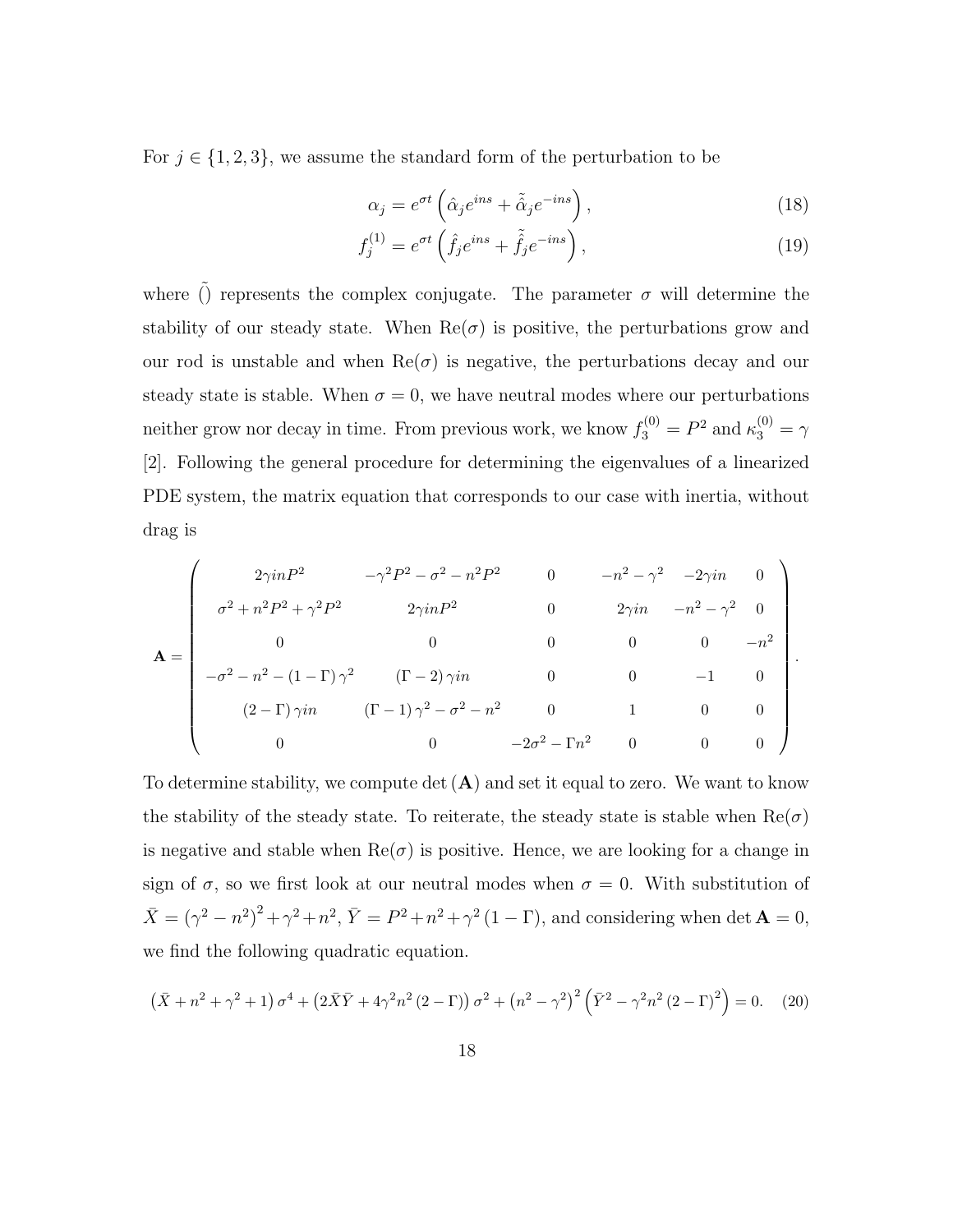But this is quadratic in  $\sigma^2$  such that

<span id="page-19-1"></span>
$$
\sigma^2 = \frac{-B \pm \sqrt{B^2 - 4AC}}{2A}
$$

where

$$
A = \bar{X} + n^2 + \gamma^2 + 1,
$$
  
\n
$$
B = 2(\bar{X}\bar{Y} + 2\gamma^2 n^2 (2 - \Gamma)),
$$
  
\n
$$
C = (\bar{X} - \gamma^2 - n^2) (\bar{Y}^2 - \gamma^2 n^2 (2 - \Gamma)^2).
$$

Noting that  $B^2 - 4AC$  is a perfect square, we can write

$$
\sigma^2 = \frac{-\bar{X}\bar{Y} - 2\gamma^2 n^2 (2-\Gamma) \pm \gamma n \left( (2-\Gamma) \bar{X} + 2\bar{Y} \right)}{\left( \bar{X} + n^2 + \gamma^2 + 1 \right)}.
$$
\n(21)

,

We let the larger value of  $\sigma^2$  in Equation [\(21\)](#page-19-1) be  $\sigma_1^2$  and the lesser be  $\sigma_2^2$ . By taking the square root of both sides of this equation, we can calculate  $\sigma$ . Because  $\sigma^2$  is equal to a real number, when  $\sigma^2 > 0$ , we have instability because  $\sigma$  will be plus or minus the square root of a real number. If  $\sigma^2 < 0$ ,  $\sigma$  will be purely imaginary, meaning we will have oscillations in time that neither grow nor decay.

#### <span id="page-19-0"></span>V.6.1. Neutral Modes

To determine the neutral modes, we solve Equation [\(20\)](#page-18-0) when  $\sigma = 0$ . This yields  $0 = (n^2 - \gamma^2)^2 (\bar{Y}^2 - \gamma^2 n^2 (2 - \Gamma)^2)$ , which has two solutions. Either  $n^2 = \gamma^2$  or  $\bar{Y}^2 = \gamma^2 n^2 (2 - \Gamma)^2$ . Recall  $\bar{Y} = P^2 + n^2 + \gamma^2 (1 - \Gamma)$ , hence

$$
n^{2} - \gamma (2 - \Gamma) n + P^{2} + \gamma^{2} (1 - \Gamma) = 0,
$$

which is a quadratic in  $n$  so

$$
n = \frac{\gamma (2 - \Gamma) \pm \sqrt{\gamma^2 (2 - \Gamma)^2 - 4 (P^2 + \gamma^2 (1 - \Gamma))}}{2}.
$$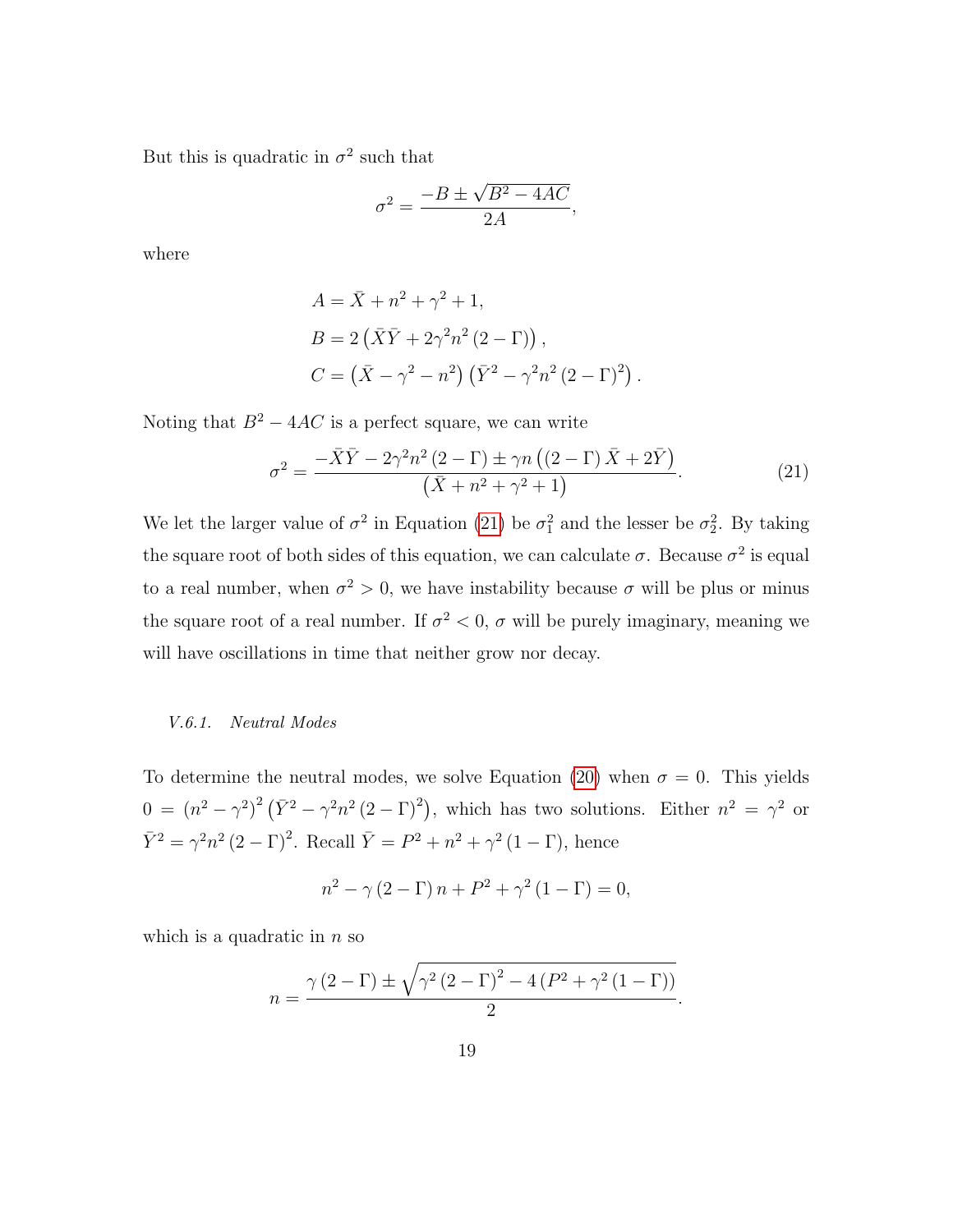The radicand changes from positive (so the roots are real) to negative (the roots have a complex value) across  $\gamma_c = \frac{2F}{\Gamma}$  $\frac{\partial P}{\partial \Gamma}$ . We call  $\gamma_c$  the critical value of  $\gamma$ . On this curve (the red curve in Figure [2\)](#page-20-0), we can solve for the critical value of  $n$ .

$$
n_c = \frac{P(2-\Gamma)}{\Gamma}.
$$

To illustrate this, Figure [2](#page-20-0) shows the  $n = \gamma$  curve (blue) and the hyperbola (red) for the neutral modes when  $\sigma = 0$  for  $\Gamma = \frac{2}{3}$  and  $P = 3$ .



<span id="page-20-0"></span>FIG. 2. The blue and red curves represent the neutral modes ( $\sigma = 0$ ) when  $n = \gamma$  (blue) and the hyperbola (red) for  $\Gamma = \frac{2}{3}$  and  $P = 3$ .

The two curves in Figure [2](#page-20-0) are the neutral modes when  $\sigma = 0$ , meaning that on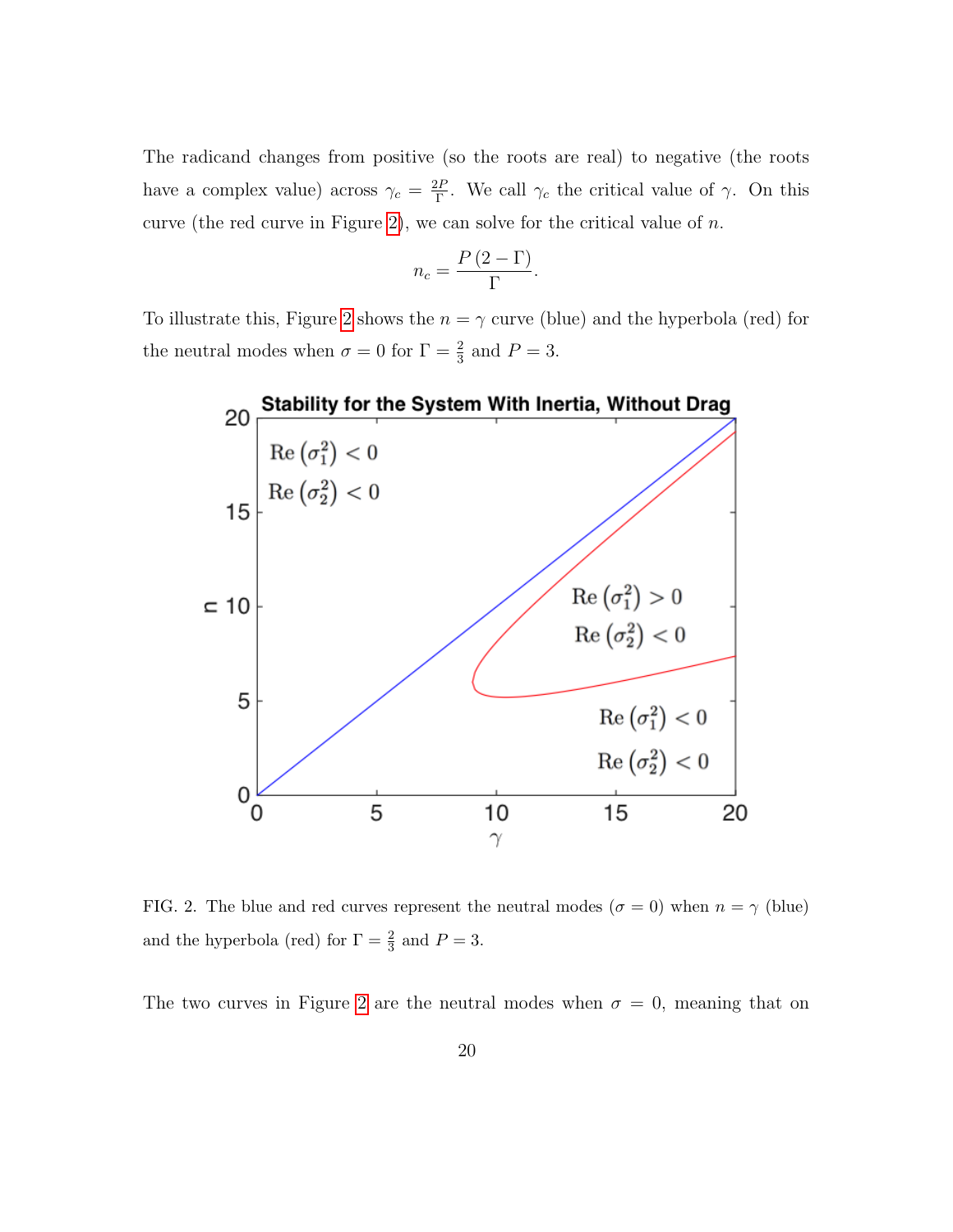these curves the perturbation solution of the rod neither grows nor decays in time. Since  $\sigma_i^2$  is always a real number, when it is positive, we will have one value of  $\sigma$  a positive real number and one value a negative real number. The fact that one value is positive indicates that our perturbations will grow in time. That is, our steady state is unstable. When  $\sigma^2$  is negative, both values of  $\sigma$  will be complex, indicating that we expect to see our perturbation as oscillations, where these oscillations neither grow nor decay in time. Essentially, the main result of this linear analysis with inertia, without drag is Figure [2.](#page-20-0) This figure shows that the straight rod with twist under tension or compression is unstable after reaching a critical twist, which matches with intuition. At this critical value of  $\gamma$ , as long as the wave number lies on the red curve, then a rod buckles into an unstable helix.

#### <span id="page-21-0"></span>VI. LINEAR ANALYSIS WITHOUT INERTIA AND WITH DRAG

Up until this point, we have been reproducing the work of Goriely and Tabor [2]. This has been done to lay down the groundwork for the model we will be studying. From here, we alter the model to include hydrodynamic drag while removing inertia. This subsequent analysis is achieved by first altering our equations for the balance of torque and force. From there we can conduct the analysis for this new case.

#### <span id="page-21-1"></span>VI.1. Balance of Linear Momentum

We begin by altering the balance of linear momentum, Equation [\(2\)](#page-7-3), to incorporate drag and to remove inertia. Hydrodynamic drag can be reasonably approximated with resistive force theory, which says that the resistance the fluid provides to the rod is directly proportional to the velocity of the centerline of the rod [4]. Resistive force theory says that the fluid will resist the movement of the rod somewhat in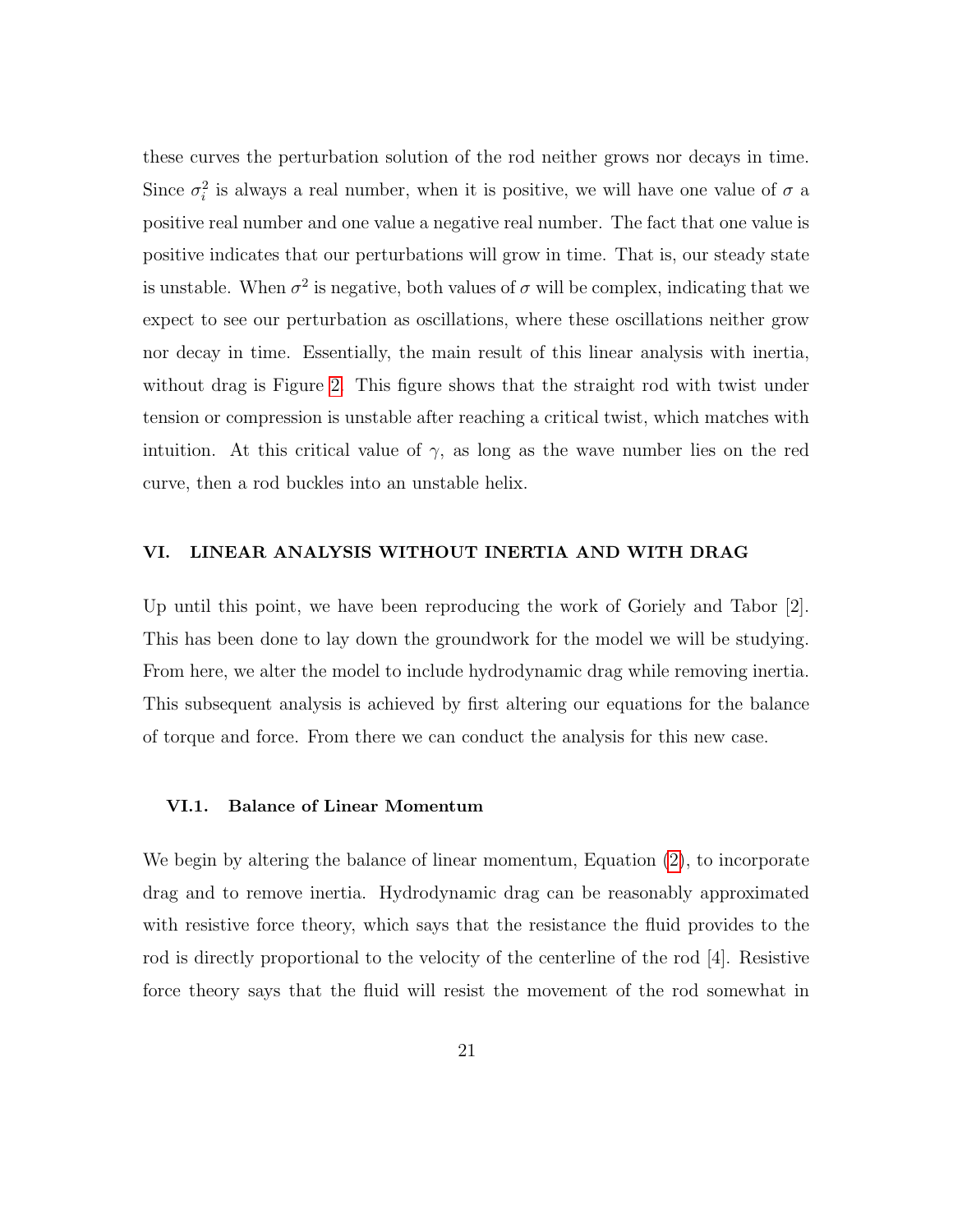proportion to  $\dot{\vec{r}}_0$ , which is twice the size in the  $\vec{d}_1$  and  $\vec{d}_2$  direction as it is in the  $\vec{d}_3$  direction. After matrix algebra manipulations and nondimensionalization, this yields Equation [\(22\)](#page-22-1).

<span id="page-22-1"></span>
$$
\left[ \left( \vec{\mathbf{F}}' \cdot \vec{\mathbf{d}}_1 \right) \vec{\mathbf{d}}_1 + \left( \vec{\mathbf{F}}' \cdot \vec{\mathbf{d}}_2 \right) \vec{\mathbf{d}}_2 + 2 \left( \vec{\mathbf{F}}' \cdot \vec{\mathbf{d}}_3 \right) \vec{\mathbf{d}}_3 \right]' = \dot{\vec{\mathbf{d}}}_3. \tag{22}
$$

Using the same techniques as developed in Section [V.5.1](#page-14-3) and simplifying, the first order components of Equation [\(22\)](#page-22-1) are now

<span id="page-22-2"></span>
$$
0 = -\dot{\alpha}_2 + \left(f_1^{(1)}\right)'' + \alpha_2'' P^2 - 2\gamma \left(f_2^{(1)}\right)' + 2\gamma \alpha_1' P^2 - \gamma^2 f_1^{(1)} - \gamma^2 \alpha_2 P^2,
$$
  
\n
$$
0 = \dot{\alpha}_1 + \left(f_2^{(1)}\right)'' - \alpha_1'' P^2 + 2\gamma \left(f_1^{(1)}\right)' + 2\gamma \alpha_2' P^2 - \gamma^2 f_2^{(1)} + \gamma^2 \alpha_1 P^2,
$$
  
\n
$$
0 = 2 \left(f_3^{(1)}\right)''.
$$

These represent three of our required six equations. We will obtain the remaining equations with the balance of angular momentum in Section [VI.2.](#page-22-0)

#### <span id="page-22-0"></span>VI.2. Balance of Angular Momentum

We alter our previous balance of angular momentum, Equation [\(6\)](#page-9-2), from Section [IV.2](#page-8-0) by removing inertia, as seen in Equation [\(23\)](#page-22-2).

$$
\vec{\mathbf{M}}' + \vec{\mathbf{d}}_3 \times \vec{\mathbf{F}} = 0. \tag{23}
$$

No additional component is added to represent drag because any torque due to drag would have to be multiplied by the lever arm on which it acts. In this model, the length of the lever arm is the radius, which is small. Hence we would only be adding terms of size  $\left(\frac{a}{l}\right)$  $\frac{a}{L}$ )<sup>2</sup>, which by design are excluded by Kirchhoff theory. Using the same techniques as developed in Section [V.5.1](#page-14-3) and simplifying, the first order components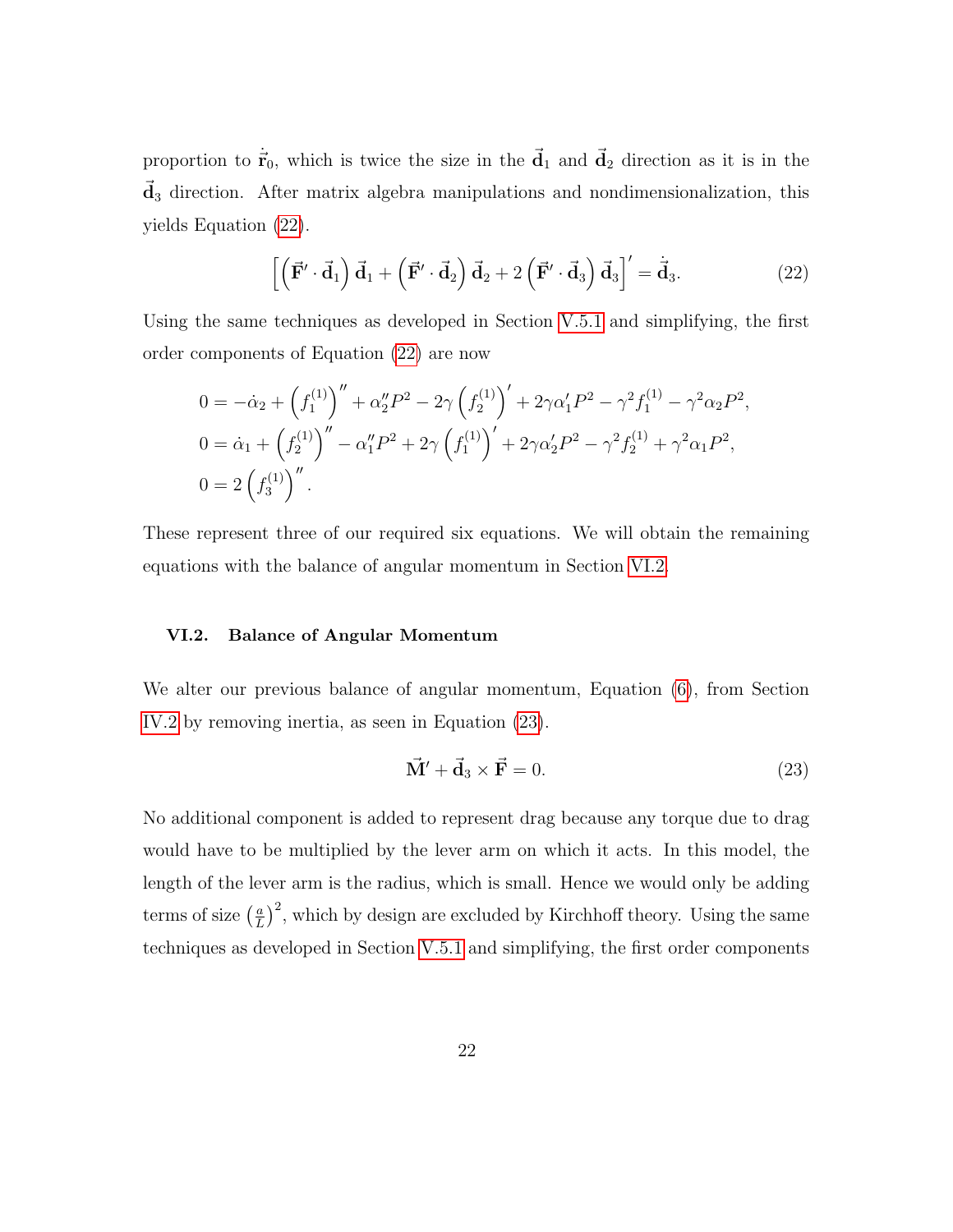of Equation [23](#page-22-2) are now

<span id="page-23-1"></span>
$$
0 = \alpha_1'' + (\Gamma - 2) \gamma \alpha_2' - (1 - \Gamma) (\gamma)^2 \alpha_1 - f_2^{(1)},
$$
  
\n
$$
0 = \alpha_2'' + (2 - \Gamma) \gamma \alpha_1' + \gamma (\Gamma - 1) \gamma \alpha_2 + f_1^{(1)},
$$
  
\n
$$
0 = \Gamma \alpha_3''.
$$

These represent the last three of our required six equations. We obtained the other equations with the balance of linear momentum in Section [VI.1.](#page-21-1)

#### <span id="page-23-0"></span>VI.3. Balance of Linear and Angular Momentum with Drag

Combining the new results of Sections [VI.1](#page-21-1) and [VI.2,](#page-22-0) we have six equations with six unknowns:

$$
0 = -\dot{\alpha}_2 + \left(f_1^{(1)}\right)'' + \alpha_2'' P^2 - 2\gamma \left(f_2^{(1)}\right)' + 2\gamma \alpha_1' P^2 - \gamma^2 f_1^{(1)} - \gamma^2 \alpha_2 P^2
$$
  
\n
$$
0 = \dot{\alpha}_1 + \left(f_2^{(1)}\right)'' - \alpha_1'' P^2 + 2\gamma \left(f_1^{(1)}\right)' + 2\gamma \alpha_2' P^2 - \gamma^2 f_2^{(1)} + \gamma^2 \alpha_1 P^2
$$
  
\n
$$
0 = 2 \left(f_3^{(1)}\right)''
$$
  
\n
$$
0 = \alpha_1'' + \left(\Gamma - 2\right) \gamma \alpha_2' - \left(1 - \Gamma\right) (\gamma)^2 \alpha_1 - f_2^{(1)},
$$
  
\n
$$
0 = \alpha_2'' + \left(2 - \Gamma\right) \gamma \alpha_1' + \gamma \left(\Gamma - 1\right) \gamma \alpha_2 + f_1^{(1)},
$$
  
\n
$$
0 = \Gamma \alpha_3''.
$$

Using procedures from Section [V.6,](#page-17-1) we obtain the new matrix  $\bf{A}$  as

$$
\mathbf{A} = \begin{pmatrix} 2\gamma inP^2 & -\sigma - (n^2 + \gamma^2) P^2 & 0 & -(n^2 + \gamma^2) & -2\gamma in & 0 \\ \sigma + (n^2 + \gamma^2) P^2 & 2\gamma inP^2 & 0 & 2\gamma in & -(n^2 + \gamma^2) & 0 \\ 0 & 0 & 0 & 0 & 0 & -2n^2 \\ -n^2 - (1 - \Gamma)\gamma^2 & -(2 - \Gamma)\gamma in & 0 & 0 & -1 & 0 \\ (2 - \Gamma)\gamma in & -n^2 - (1 - \Gamma)\gamma^2 & 0 & 1 & 0 & 0 \\ 0 & 0 & -\Gamma n^2 & 0 & 0 & 0 \end{pmatrix}.
$$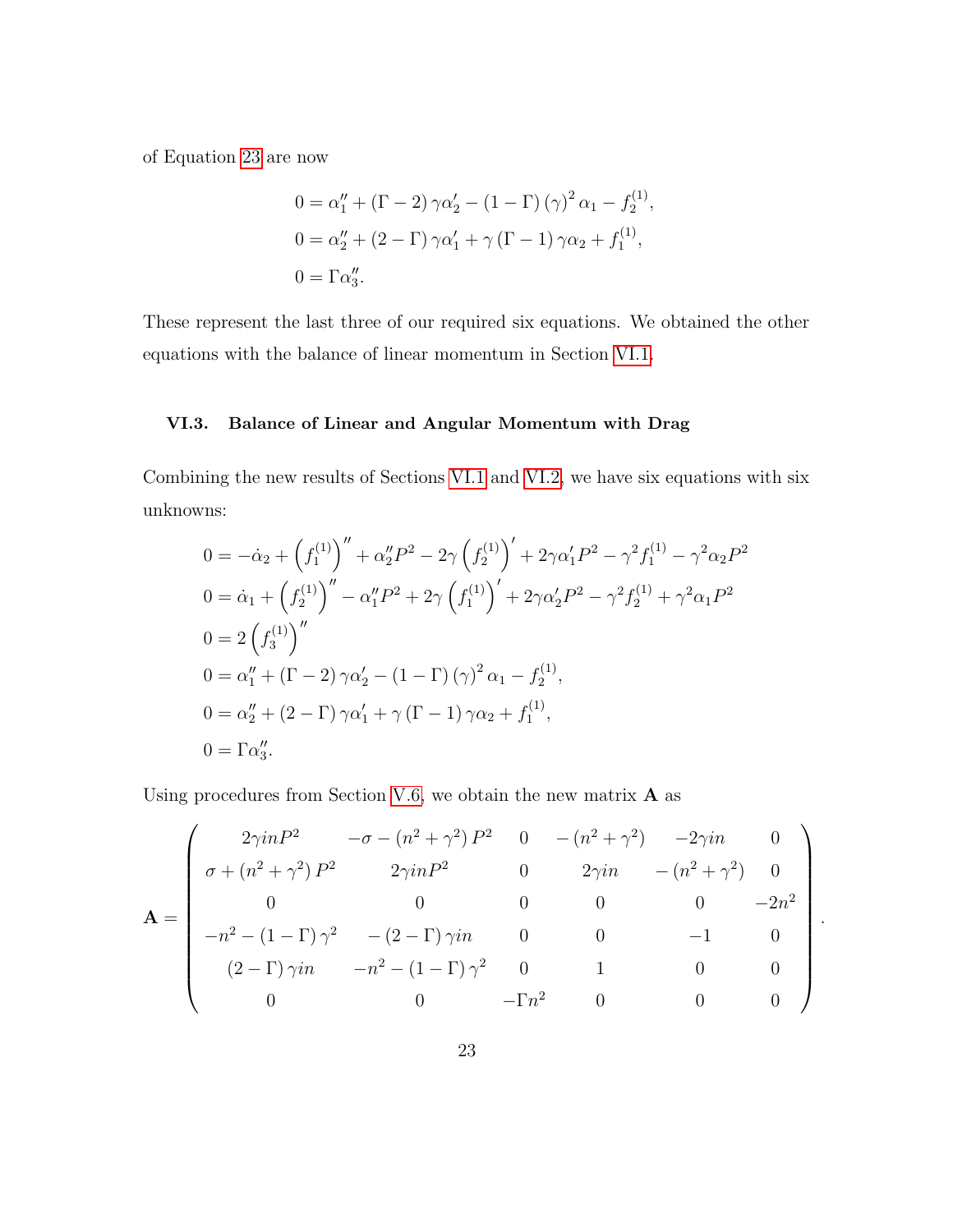Taking the determinant of this matrix and setting it equal to zero,

$$
\sigma^{2} + 2\left[\left(n^{2} + \gamma^{2}\right)\bar{Y} + 2\gamma^{2}n^{2}\left(2 - \Gamma\right)\right]\sigma + \left(n^{2} - \gamma^{2}\right)^{2}\left(\bar{Y}^{2} - \gamma^{2}n^{2}\left(2 - \Gamma\right)^{2}\right) = 0. \tag{24}
$$

Once again, when  $\sigma = 0$ , we have the neutral modes as discussed in Section [V.6.1.](#page-19-0) The neutral modes are identical to those for the case with inertia, without drag. This makes qualitative sense because the only changes in our equations were in the time-dependent terms. We also let the larger value of  $\sigma$  in Equation [\(24\)](#page-23-1) be  $\sigma_1$  and the lesser be  $\sigma_2$ .



FIG. 3. The blue and red curves represent the neutral modes ( $\sigma = 0$ ) when  $n = \gamma$  (blue) and the hyperbola (red) for  $\Gamma = \frac{2}{3}$  and  $P = 3$ .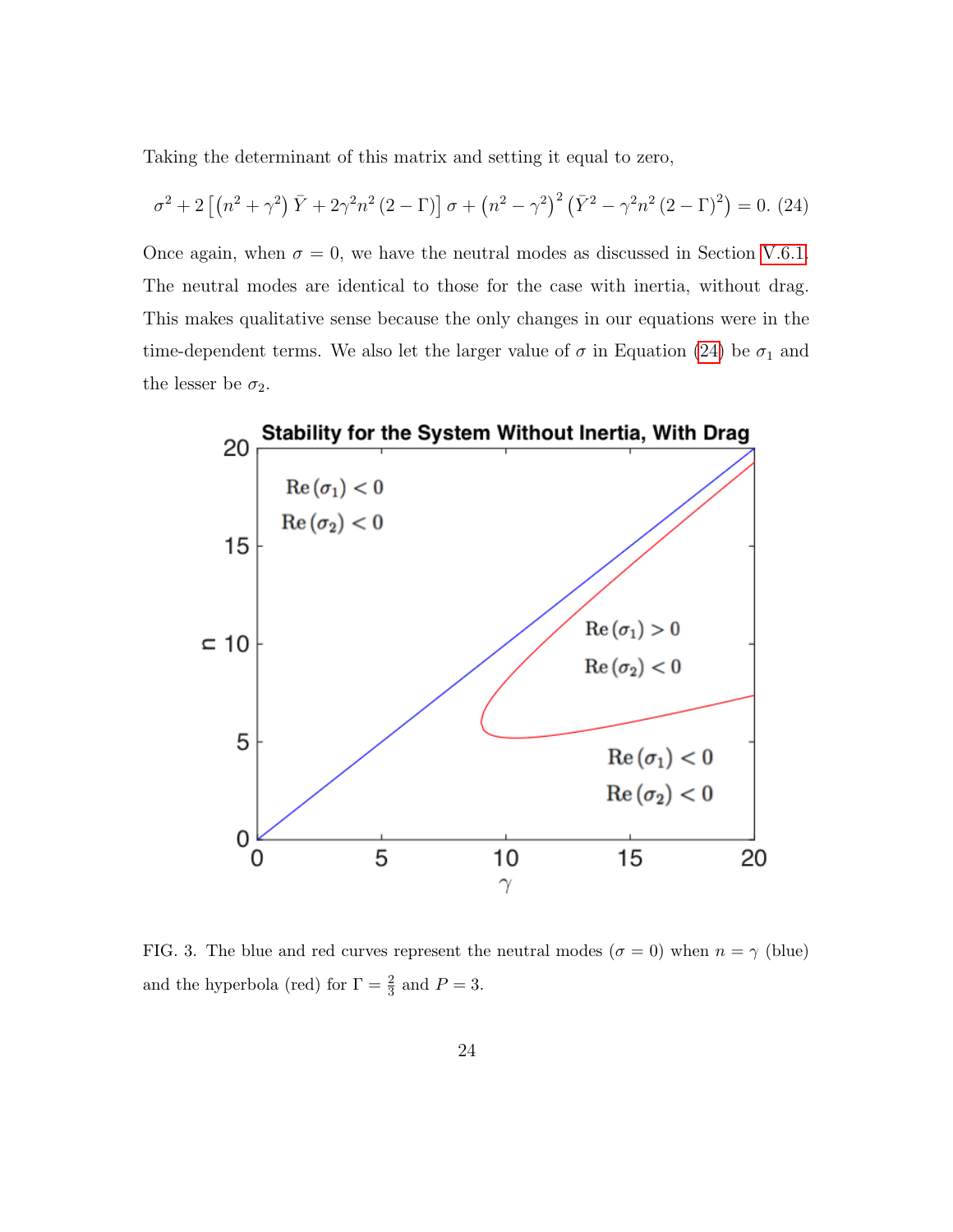Stability again comes down to whether or not  $\text{Re}(\sigma)$  is positive in the regions bisected by the curves. Similar to the previous case,  $Re(\sigma_1)$  is positive inside the red curve, indicating that the perturbations will grow in time. The rod perturbed into the region where the real parts of both  $\sigma s$  are negative returns to steady state. Once again, the straight twisted rod held under tension or compression is stable until a critical value of twist,  $\gamma_c$ , after which, the rod buckles into an unstable helix. The primary result of this work is Figure 3. These results are somewhat surprising because intuitively, we would expect a rod with external damping to always return to its steady state, or, if it does not, this critical value should be dependent on the size of the external damping. However, this figure illustrates that this is not the case.

#### <span id="page-25-0"></span>VII. CONCLUSION

In this work, we study the linear analysis of the Kirchhoff rod both with inertia, lacking drag and with drag, lacking inertia. In both cases, the rods were assumed to be linearly elastic. Interestingly, both models have the same steady state results and very similar stability results (Figure 2 and Figure 3). When solving for the real parts of  $\sigma^2$  and  $\sigma$ , we see the same stability regions have apparent similar signs, which is unexpected. In the case with inertia, our results tell us that either the rod grows with respect to time or we observe oscillations for infinite time. On the other hand, in the case with drag, although we again observe that the perturbations may grow with respect to time, we also see that, under the right conditions, the rod will return to its steady state and is therefore stable. It is an unexpected result to see any positive  $\text{Re}(\sigma)$  values for the case with drag, without inertia. This is because we would expect hydrodynamic drag to have a negative effect on any perturbations. One reason for this could be that the drag does not affect the dynamics of the slender rod as much as other variables, like its internal forces.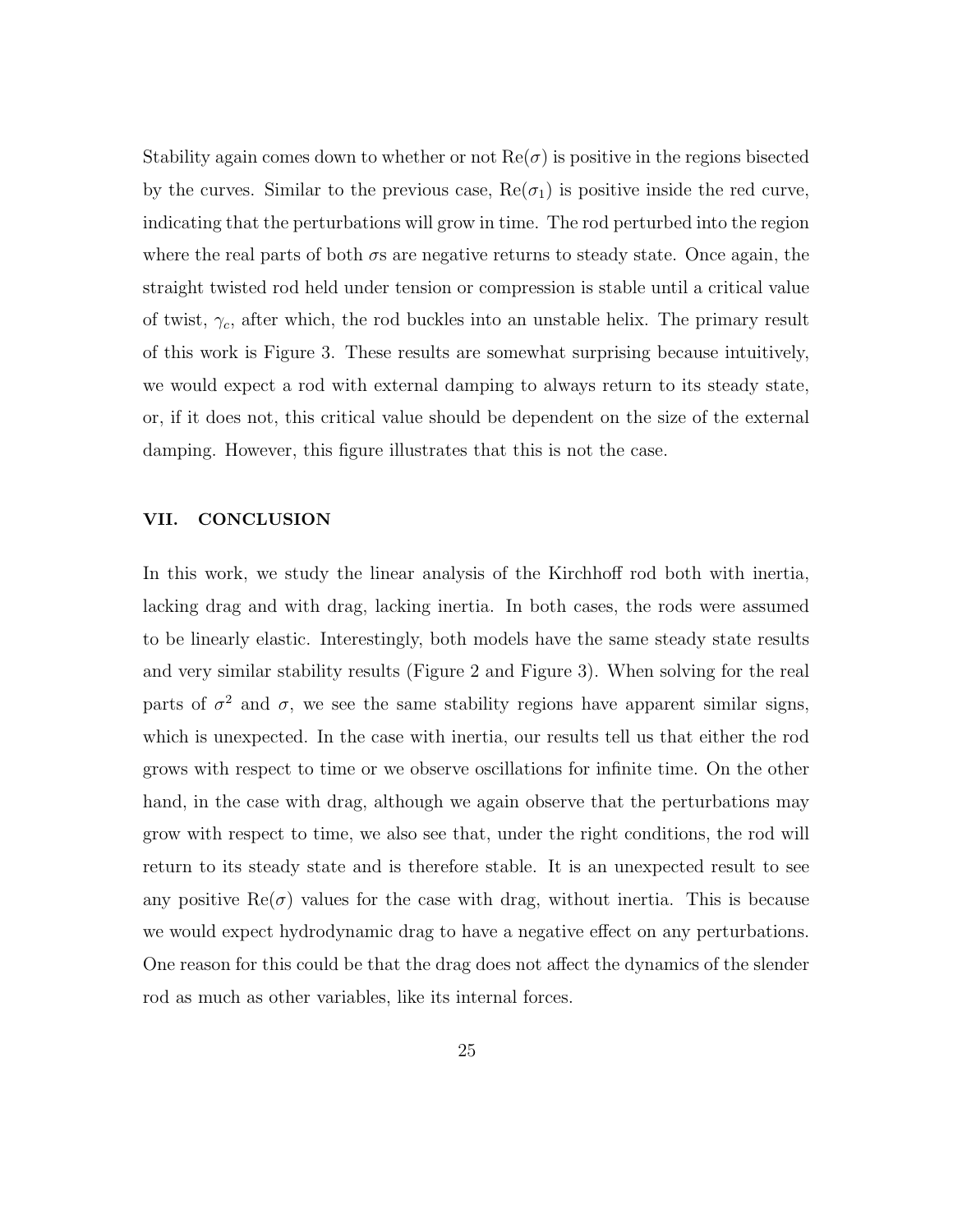For future work, we plan to add in a viscoelastic constitutive relation to make the rod more worm-like. We expect living organisms to act in a more viscoelastic way than purely elastic because of the response of muscle dynamics. We intend to repeat this process for the Kirchhoff rod equations with drag, without inertia, but incorporating a new viscoelastic constitutive relation. This future work may help us better understand slender living bodies in viscous fluids.